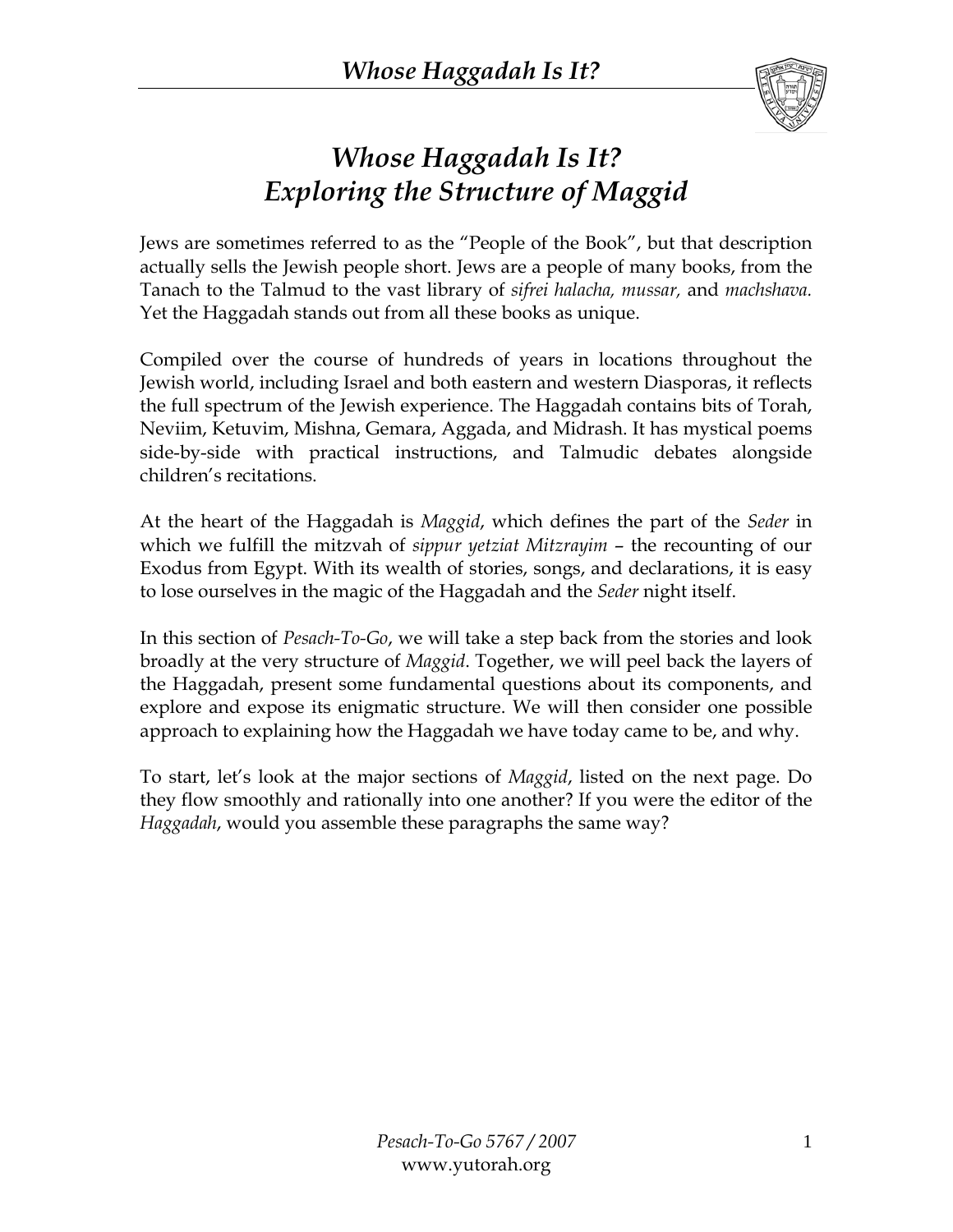

#### **The Sections of Maggid**

- ר מַה נִּשְׁתַּנָה Ine Four Questions
- 2. עֲבַדִים הַיִינו 2. Sentence Answer
- וַ Even the וַאֲפִילוּ כְּלֵנוּ חֲכָמִים  $\pm$ Wise and Knowledgeable
- *Seder* The מַ עֲשֶׂ ה בּ ְ רַ בּ ִ י אֱ ל ִ יעֶ זֶר 4. in *Bnei Brak*
- 5. אַמַר אֶלְעָזָר בֶּן עֲזַרִיָה -Mentioning *Yetziat Mitzrayim* Throughout the Year - *Amar R*. *Elazar ben Azaryah*
- 6. בְּנֶגֶד אַרְבָּעָה בָנִים  $\blacksquare$  Four Sons
- 7. יָכוֹל מֵרֹאשׁ חֹדֵשׁ Timeframe for Reciting Maggid
- מִתְּחָלֵה עוֹבְדֵי עֲבוֹדַה זַרָה הַיוּ  $8.$  Forefathers Our - אֲ בוֹתֵ ינוּ were Idol Worshippers
- 9. בָּרוּךָ שׁוֹמֵר הַבְטָחָתוֹ לִיְשְׂרָאֵל -The *Brit Bein HaBetarim*
- **4 Exposition of** Arami צֵא וּלְמַד I0. *Oved Avi*
- תַּלוּ עֵשֶׂר מַכּוֹת 11. The Ten Plagues and the ensuing discussion
- ַ כַּמָה מַעֲלוֹת טוֹבוֹת לַמָּקוֹם עָלֵינו 12. *- Dayeinu*
- רַ בָּ ן גַּמ ְ ל ִ יאֵ ל הָ יָה אוֹמֵ ר *13.* Mentioning the Mitzvot of the Night - *Pesach, Matzah, U'Maror*
- In Every בִּכָל דּוֹר וָדוֹר 14. Generation [a person should see himself]
- לְפִיכַּךָ אֲנַחְנוּ חַיַבִּים לְהוֹדוֹת 15. Therefore we must say praise - Preamble to *Hallel*
- *16. Hallel*

After going through this exercise, you may have noticed the following peculiarities:

- 1) The Haggadah only provides a one-sentence answer to the child's questions. It then goes on a somewhat lengthy tangent regarding the mitzvah of *sippur yetziat Mitzrayim* (the mitzvah of recounting the Exodus from Egypt), which emphasizes a few aspects of the obligation:
	- a. Even the wise and knowledgeable must recount the Exodus, though they are undoubtedly familiar with it.
	- b. It is particularly praiseworthy to spend extra time, even beyond the boundaries of the *Seder,* recounting the Exodus, as we can see from the story of the *Seder* in *Bnei Brak*.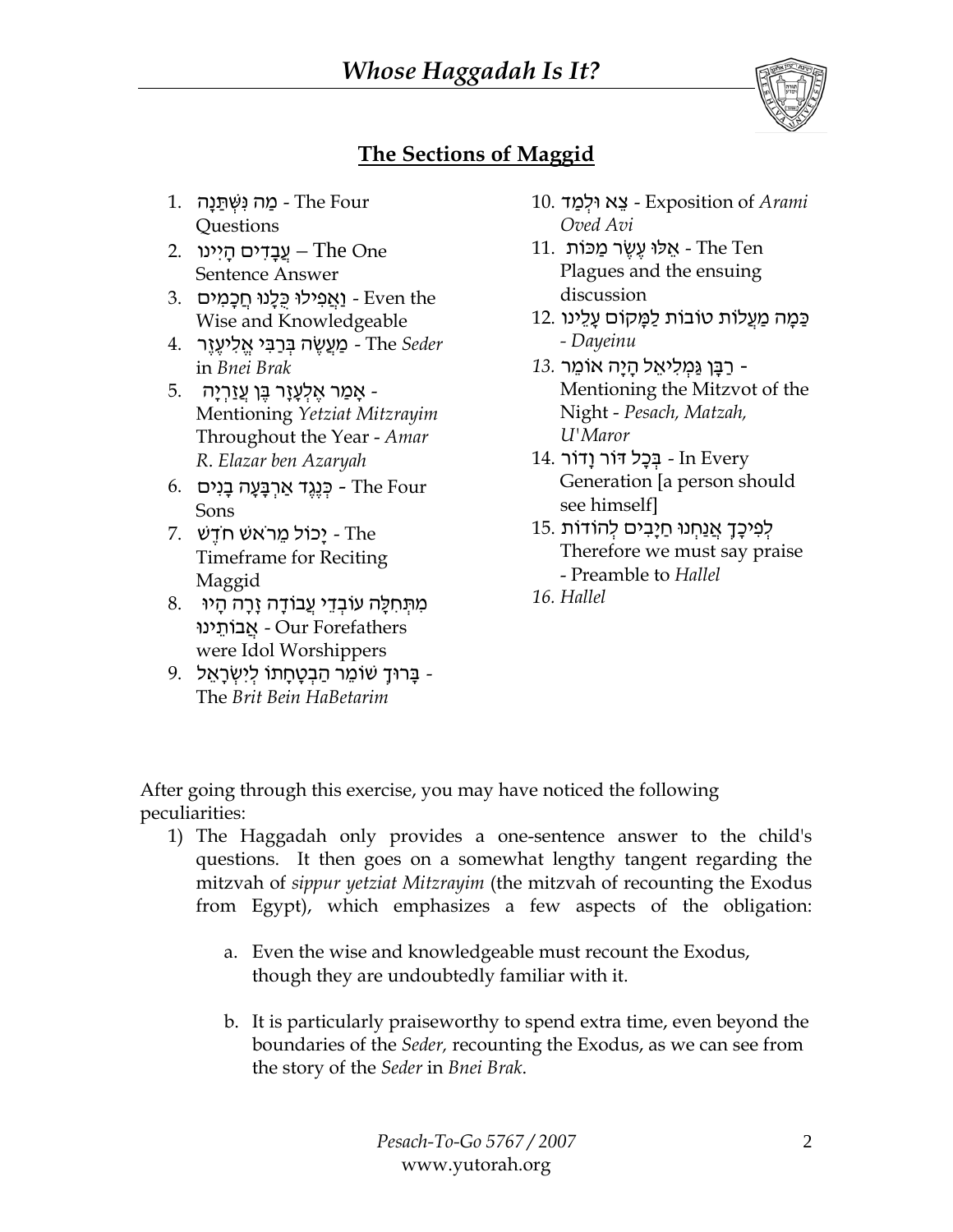

- c. There is a statement from R. Elazar Ben Azariah highlighting the obligation to mention the Exodus every night of the year.
- d. The section about the four sons stresses the importance of relating to the story of the Exodus to all types of children.
- e. There is a paragraph stressing the necessity of recounting the Exodus specifically on the night of the *Seder* – *Yachol M'Rosh Chodesh*.
- 2) The Haggadah then reverses course and provides a much more detailed account of Jewish history, beginning with the period prior to Avraham when "our forefathers were idol worshippers." This would have been a more logical choice with which to begin the Haggadah! Why does the Haggadah start with the Exodus from Egypt and then go back to an earlier period of time? Why isn't the Haggadah organized chronologically?
- 3) *Dayeinu* is one of the more prominent songs in the Haggadah. While the first stanza mentions the Exodus from Egypt, the rest of the song discusses the benevolence of the Almighty that followed the Exodus from Egypt, and leading all the way to the building of the Temple. It would seem more logical to sing this song together with the other songs at the end of the *Seder*. Why, then, is this song placed in the *Maggid* section when it does not focus on the Exodus from Egypt?
- 4) There is a statement in the Haggadah that in every generation, one must see himself as if he personally experienced the Exodus. This statement is followed by the statement "Therefore, we obligated to praise etc." The second statement seems to be a non-sequitur. Why does the obligation for one to see himself as if he personally Egypt translate into an obligation to recite Hallel?

The following approach is based on a combination of the comments of a number of commentators. Let's start by presenting the Mishna. The Mishna describes the mitzvah of *sippur yetziat Mitzrayim* even as it describes basic structure of *Maggid*: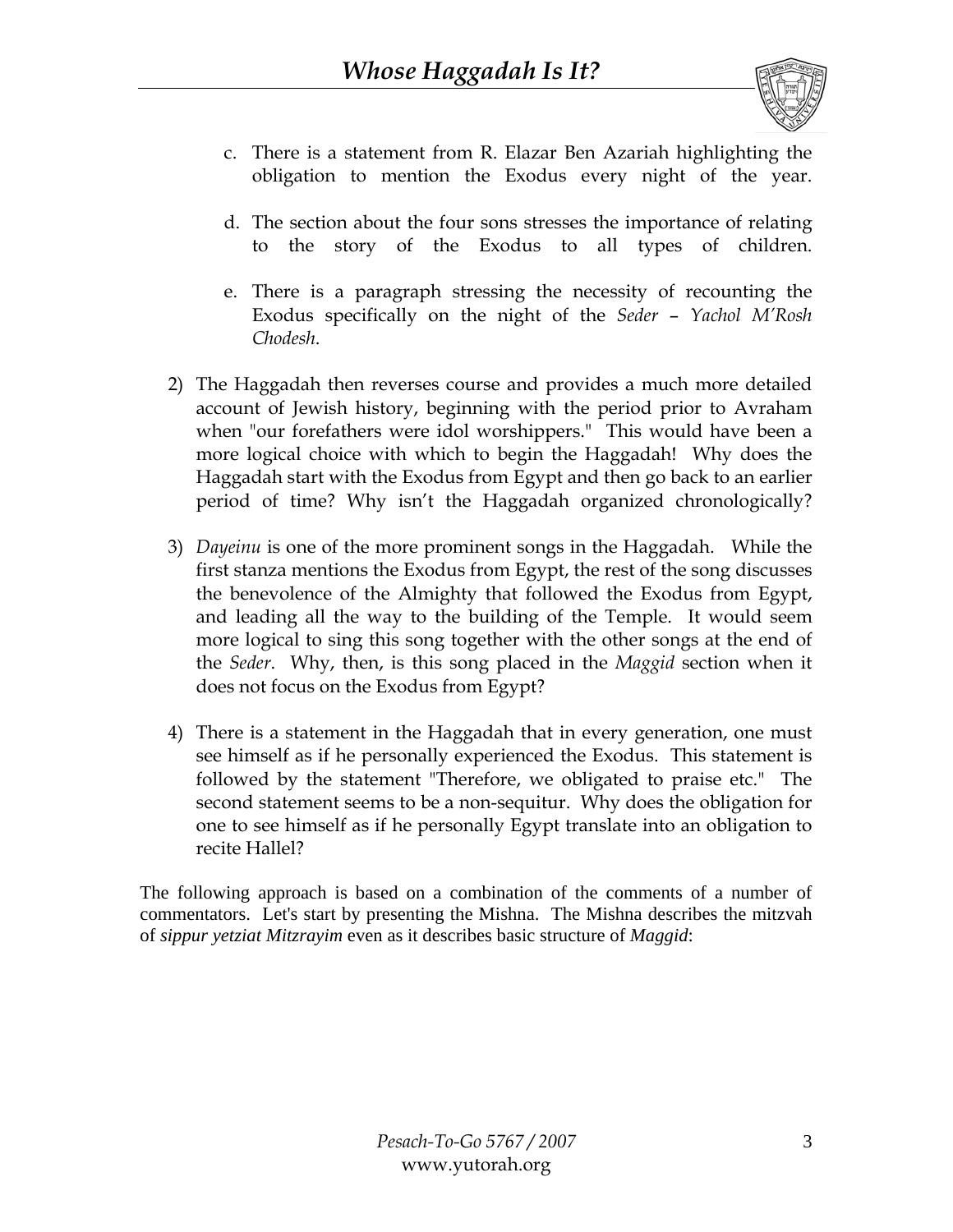

# 1.

They filled a second cup for him. At this stage the son questions his father; if the son is unintelligent, his father instructs him [to ask]: 'Why is this night different from all [other] nights… And according to the son's intelligence his father instructs him. He commences with shame and concludes with praise; and expounds from 'A wandering Aramean was my father' until he completes the whole section. Raban Gamliel used to say: Whoever does not make mention of these three things on Passover does not discharge his duty, and these are they: the Passover-offering, unleavened bread, and bitter herbs… In every generation a man is bound to regard himself as though he personally had gone forth from Egypt, because it is said, (*Exodus 13)* 'And though shalt tell thy son in that day, saying: it is because of that which the Lord did for me when I came forth out of Egypt. Therefore it is our duty to thank, praise, laud, glorify, etc.

מזגו לו כוס שני וכאן הבן שואל אביו ואם אין דעת בבן אביו מלמדו מה נשתנה הלילה הזה מכל הלילות ... ולפי דעתו של בן אביו מלמדו מתחיל בגנות ומסיים בשבח ודורש מארמי אובד אבי עד שיגמור כל הפרשה כולה רבן גמליאל היה אומר כל שלא אמר שלשה דברים אלו בפסח לא יצא ידי חובתו ואלו הן פסח מצה ומרור ... בכל דור ודור חייב אדם לראות את עצמו כאילו הוא יצא ממצרים שנאמר (שמות יג) והגדת לבנך ביום ההוא לאמר בעבור זה עשה ה' לי בצאתי ממצרים לפיכך אנחנו חייבין להודות להלל לשבח לפאר וכו .'

*Mishna Pesachim 10:4-5* 

**משנה פסחים י:ד-ה** 

The Mishna teaches us five basic principles regarding the structure of *Maggid*:

- 1) *Maggid* begins with the child asking four questions.
- 2) The answer to the child's questions should open with the dishonorable events and conclude with the honorable events.
- 3) There is a requirement to expound on the verses of "*Arami oved avi*."
- 4) Rabban Gamliel requires that one mention the mitzvot of the *Seder* night.
- 5) A person is required to see himself as if he personally experienced the Exodus from Egypt.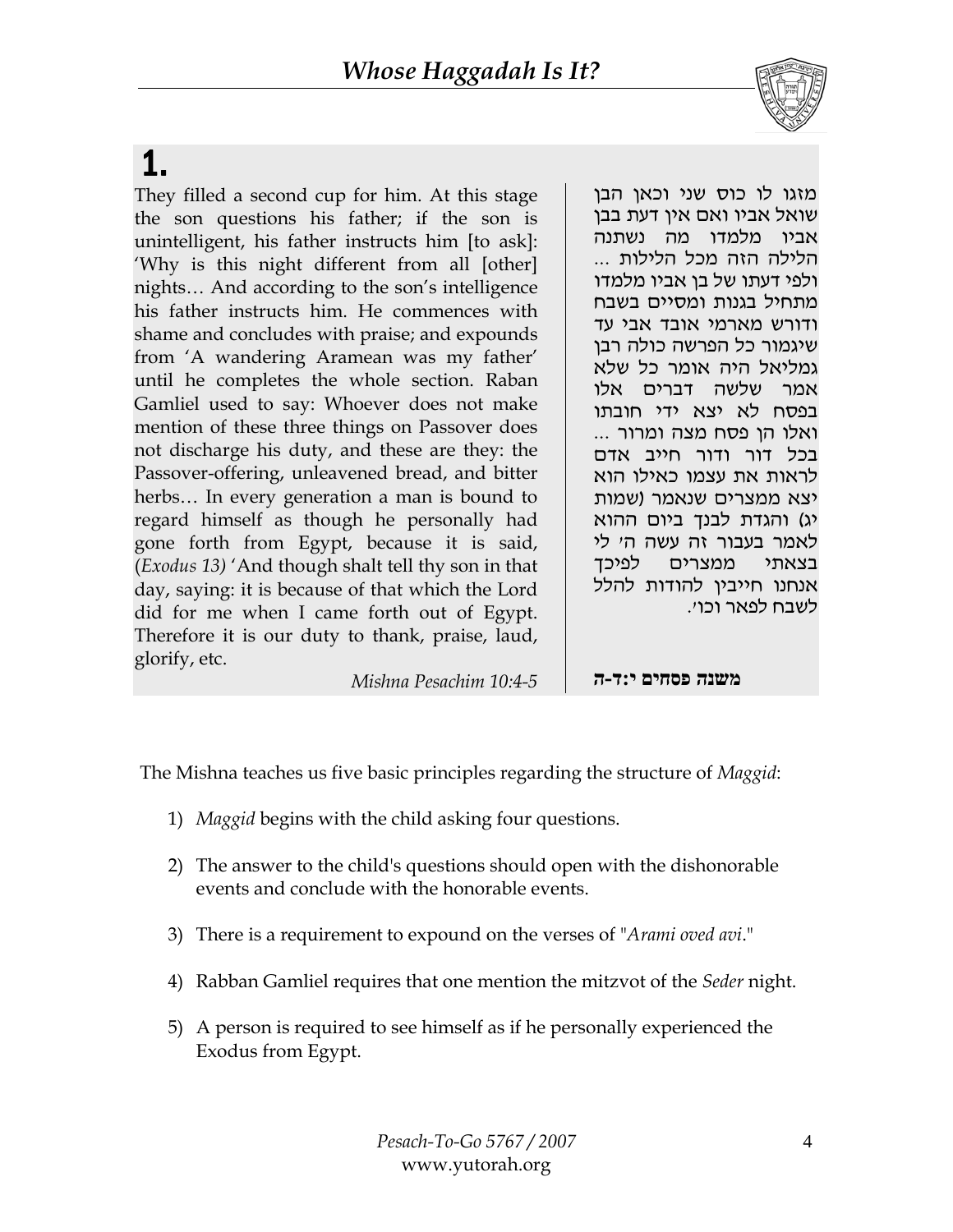

### *The Haggadot of Rav and Shmuel*

There is an important dispute between two Talmudic scholars, Rav and Shmuel, regarding the second principle. Exploring this dispute will shed light on the structure of our Haggadah:

# 2.

He commences with shame and concludes with praise. What is 'with shame'? Rab said: 'Aforetime our fathers were idolaters'; while Samuel said 'We were slave.'

מתחיל בגנות ומסיים בשבח מאי בגנות רב אמר מתחלה עובדי עבודת גלולים היו אבותינו ושמואל אמר עבדים היינו.

*Tractate Pesachim 116a* **.קטז פסחים**

Do Rav and Shmuel really differ on the text of the Haggadah? Rabbeinu Chananel, *Pesachim* 116a, states that nowadays we follow both opinions. According to Rabbeinu Chananel, there is an actual dispute regarding the text of the Haggadah. Following the Mishna's principles, the structures of the two Haggadot are shown on the next page: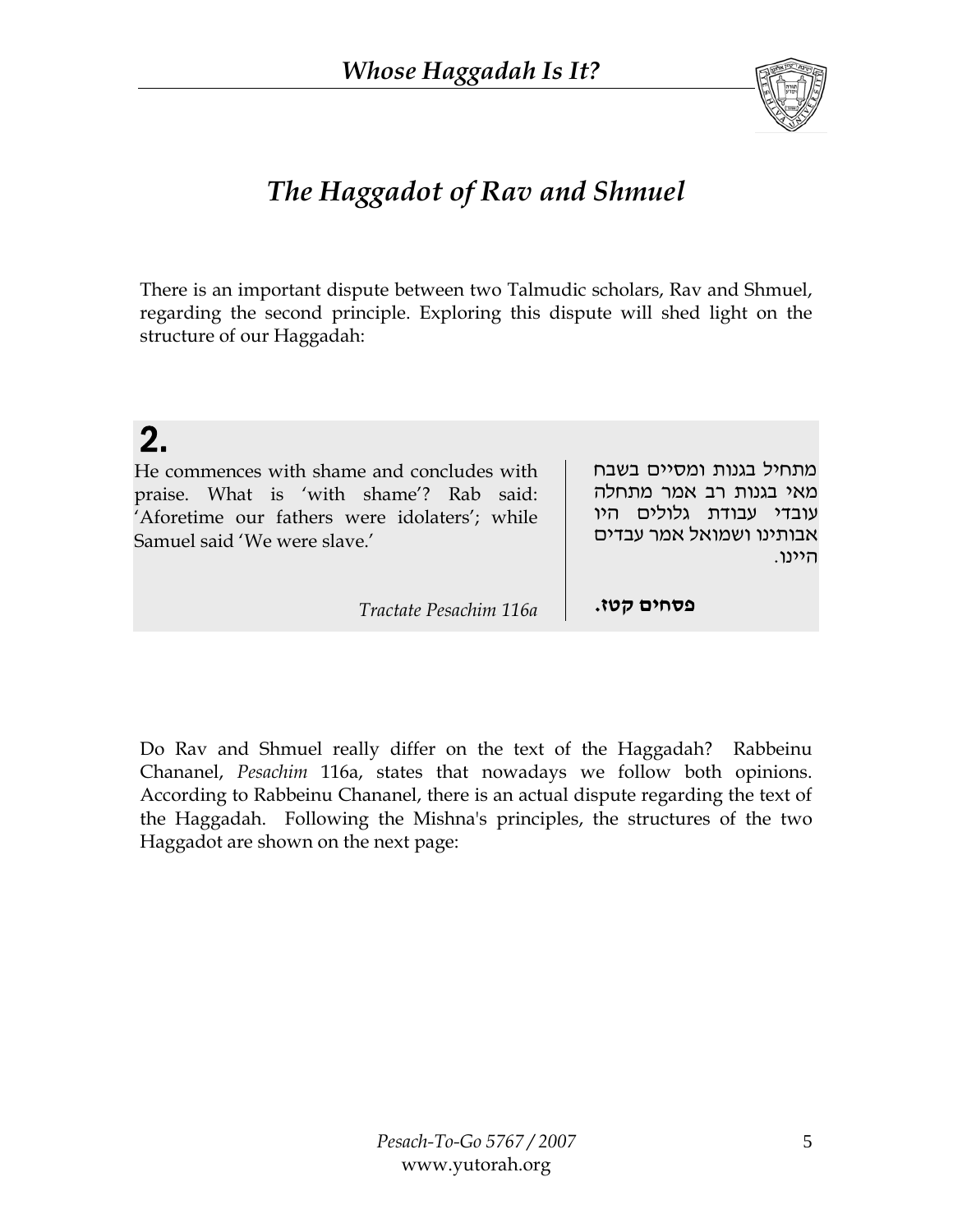

### **Rav**

- ר מַה נִּשְׁתַּנַה Ihe Four Questions
- מִתְּחִלָּה עוֹבְדֵי עֲבוֹדָה זָרָה הָיוּ 2. Forefathers Our - אֲ בוֹתֵ ינוּ were Idol Worshippers
- בַּרוּדָ שׁוֹמֵר הַבְטַחַתוֹ לִיִשְׂרַאֵל  $\,$  3. The *Brit Bein HaBetarim*
- *Arami* of Exposition צֵ א וּל ְ מַ ד 4. *Oved Avi*
- 5. רַבָּן גַּמְלִיאֵל הָיָה אוֹמֵר -Mentioning the Mitzvot of the Night - *Pesach, Matzah, U'Maror*
- $6.$  In Every בַּכַל דּוֹר וַדוֹר  $\ln$ Generation [a person should see himself]
- 7. לְפִיכָךָ אֲנַחְנוּ חַיָבִים לְהוֹדוֹת -Therefore we must say praise - Preamble to Hallel

#### **Shmuel**

- ן מַה נִּשְׁתַּנָה Ihe Four Questions
- 2. עֵבַדִים הַיִינו 2. Sentence Answer
- *Arami* of Exposition צֵ א וּל ְ מַ ד 3. *Oved Avi*
- רַבָּן גַּמְלִיאֵל הָיָה אוֹמֵר 4. Mentioning the Mitzvot of the Night - *Pesach, Matzah, U'Maror*
- 5. בְּכָל דּוֹר וָדוֹר 5. Generation [a person should see himself]
- ּלְ לְפִיכָךָ אֲנַחָנוּ חַיָּבִים לְהוֹדוֹת 6. Therefore we must say praise - Preamble to Hallel
- 7. Hallel

8. Hallel

Given that we combine Rav's Haggadah with Shmuel's Haggadah, we can now see the structure of our Haggadah starting to form. Our Haggadah starts with Shmuel's Haggadah and then switches to Rav's Haggadah. However, there are still two questions that must be addressed:

- 1) Why is there a long section about the mitzvah of *sippur yetziat Mitzrayim* sandwiched between the Shmuel's Haggadah and Rav's Haggadah?
- 2) Why is Shmuel's Haggadah presented first? Wouldn't it be more logical to place Rav's Haggadah first so that the combined Haggadah would be in chronological order?

In order to answer these questions, we need to analyze the dispute between Rav and Shmuel. On a basic level, Shmuel seems to be focused on providing a direct message to the child. The message is a short and to the point. Rav, however, seems to be focused on presenting the child an answer with some context. According to Rav, merely stating that we were slaves is insufficient to appreciate the Exodus from Egypt. The child must know the events that led up to the slavery as well as the ensuing Exodus.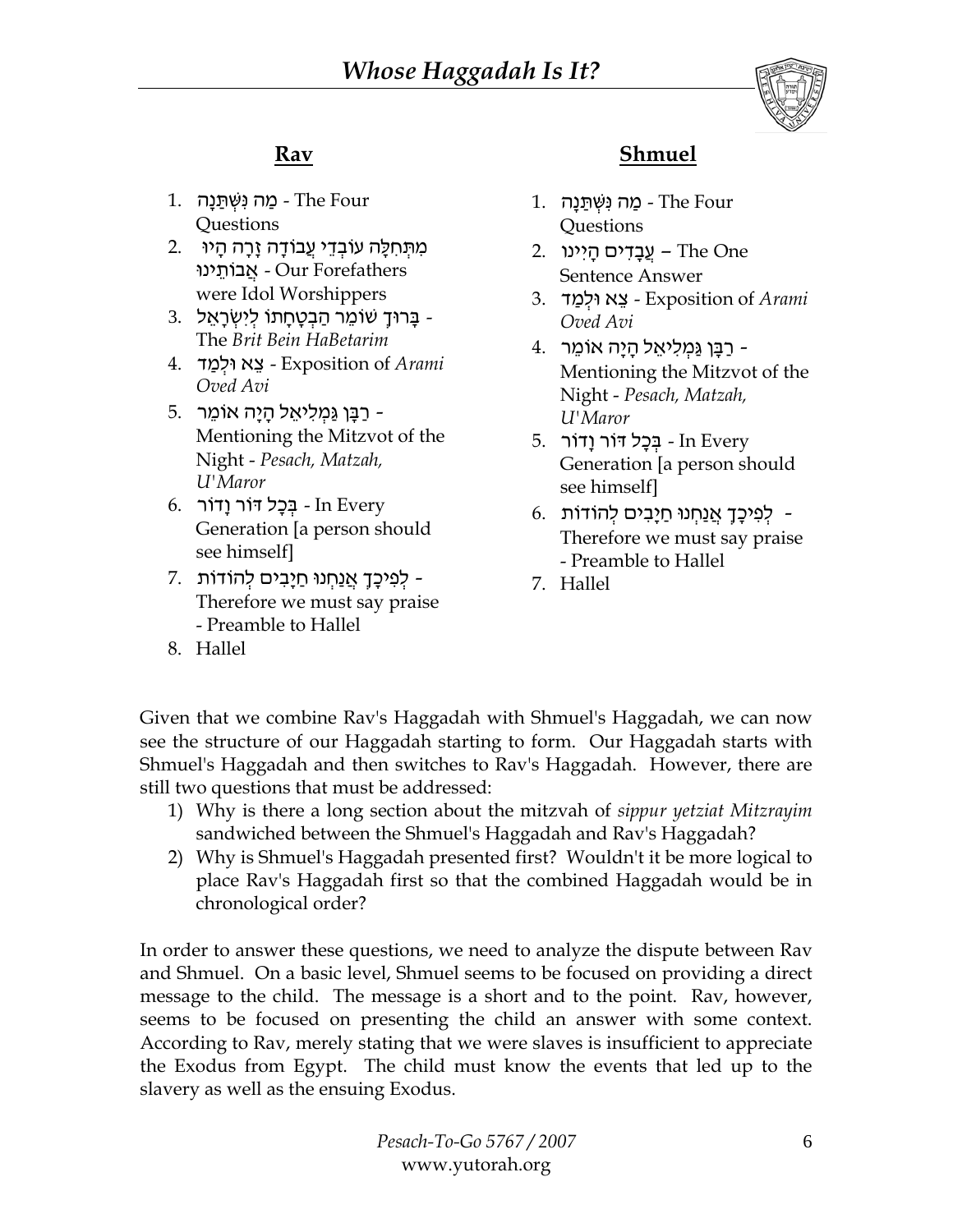

As such, one would expect Shmuel's Haggadah to be extremely concise, while Rav's Haggadah to be more elaborate. We can now explain the section about the mitzvah of *sippur yetizat Mitzrayim* that is found at the end of Shmuel's Haggadah. While Shmuel does call for a concise Haggadah, he still subscribes to the concept that one is praiseworthy for spending additional time discussing the Exodus. Therefore, Shmuel's Haggadah contains an entire section about the importance of discussing the Exodus beyond what is written in the actual Haggadah - in order to encourage everyone to go beyond the minimum requirement.

This section encourages those who are wise and knowledgeable to participate. It brings a story to support this notion. It shows the requirement to mention the Exodus from Egypt on a nightly basis in order to highlight that on the *Seder* night, one should go above and beyond the minimum requirement. It mentions the four sons in order to illustrate that beyond this minimum requirement, each child should be involved in a personalized discussion that meets the specific needs of the child. Finally, there is a section that states that the mitzvah of *sippur yetziat Mitzrayim* can only be fulfilled on *Seder* night, highlighting the *Seder* night as the quintessential time for discussions about the Exodus.

It is possible that the section about the mitzvah of *sippur yetziat Mitzrayim* is unique to Shmuel's Haggadah and does not appear in Rav's Haggadah. Therefore, when we combine Rav's Haggadah with Shmuel's Haggadah, this section appears in Shmuel's Haggadah.

It should be noted that in Shmuel's Haggadah, this section was probably not placed in between the one-sentence answer of *Avadim Hayinu* and the exposition of *Arami Oved Avi*. It most likely was placed at the end of *Maggid* or at the end of the entire Haggadah in order to encourage further discussion of the Exodus. However, in order to maintain the uniqueness of Shmuel's Haggadah, our Haggadah juxtaposes the section about the mitzvah of *sippur yetziat Mitzrayim* with *Avadim Hayinu*.

R. Avigdor Nevenzahl, *Yerushalayim B'Mo'adeha* (pg. 73) explains why Shmuel's Haggadah is presented before Rav's Haggadah: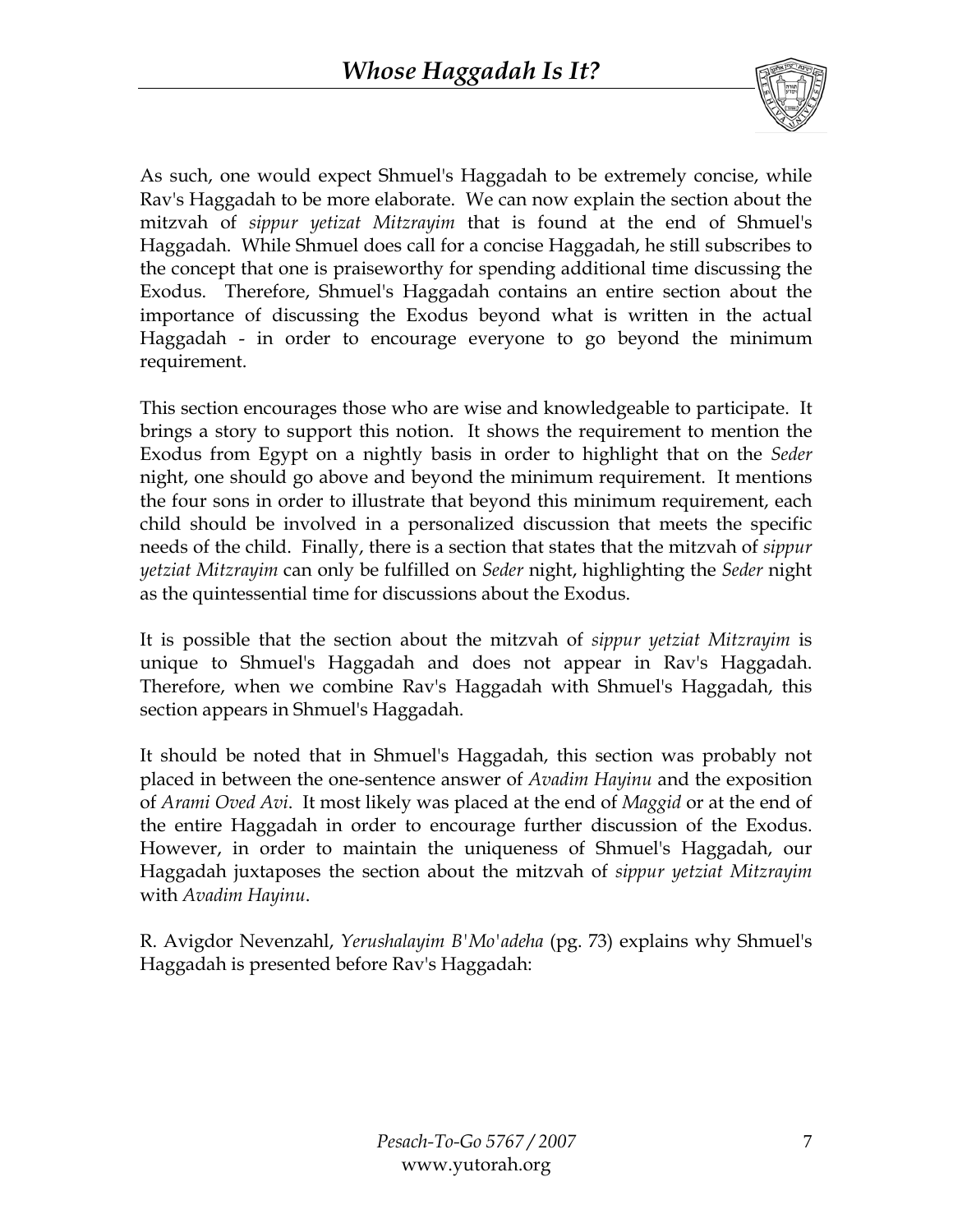# 3.

Sine we say that among the commandments of the Haggadah there is a rule that we "begin with the negatives" it is necessary that the "negatives" will be **first** – that [the Hagaddah] should start with the negatives. And if we were to begin with "From the beginning our forefathers were idol-worshippers, etc." and we would have told the entire sequence of events from the time of Terach, then by the time we would have gotten to *Avadim Hayinu* it would not have been clear that there is a **beginning** with the negatives, as it would have appeared that *Avadim Hayinu* is the **continuation** of the events from the time of Terach. And if this was so, we will not discharge our obligation according to Shmuel, because according to his opinion we must **begin** with *Avadim Hayinu*. Therefore, we open with *Avadim Hayinu* – in accordance with Shmuel, and in the middle of telling over these events we go back to "From the beginning our forefathers were idolworshippers, etc." and then it is clear that we wish to **begin** anew, for we see that in the middle of the story of Egypt we **return** to the time of Terach – out of chronological order, and therefore it is clear that we are now beginning with the negatives – an additional time, in order to discharge our obligation according to the opinion of Rav

שמאחר שבמצוות ההגדה נאמר דין "מתחיל בגנות", א "כ צריך "שהגנות" תהיה **תחילה** – שיתחיל בגנות. ואם היינו מתחילים ב"מתחילה עובדי ע"ז" וכו', והיינו מספרים את השתלשלות העניינים מזמן תרח, א"כ, כשהיינו מגיעים ל"עבדים היינו", לא היה ניכר שיש כאן **מתחיל** בגנות, שהיה נראה ש"עבדים היינו" הוא **המשך** סיפור העניינים מזמן תרח. ואייכ לא נצא ידי חובה לדעת שמואל, שע"פ דעתו צריך **להתחיל** בייעבדים היינויי. לכך, פותחים אנו בעבדים היינו – כשמואל, ובאמצע סיפור הדברים חוזרים אנו למתחילה עובדי ע"ז וכו', ואז ניכר שרוצים אנו **להתחיל** מחדש, שהרי באמצע סיפור מצרים שוב **חוזרים** אנו לזמנו של תרח – שלא כפי הסדר, וכך ניכר שעתה מתחילים אנו בגנות – פעם נוספת, כדי לצאת ידי חובה ע"פ דעת רב.

#### **רי ושלים במעד הי** *adeha'Mo'B Yerushalayim*

One can add that there is an additional element that is gained by placing Shmuel's Haggadah first. Rav's Haggadah is focused on history, context and detail. The section that contains the exposition of *Arami Oved Avi* is found in the Mishna and therefore, it is included in both the Haggadah of Rav and the Haggadah of Shmuel. This section is very detail-oriented and provides contextual information as well. According to Shmuel, this section functions to provide the *Torah Sheba'al Peh* (the oral tradition) regarding the Exodus. According to Rav, this section not only provides the *Torah Sheba'al Peh*, but it also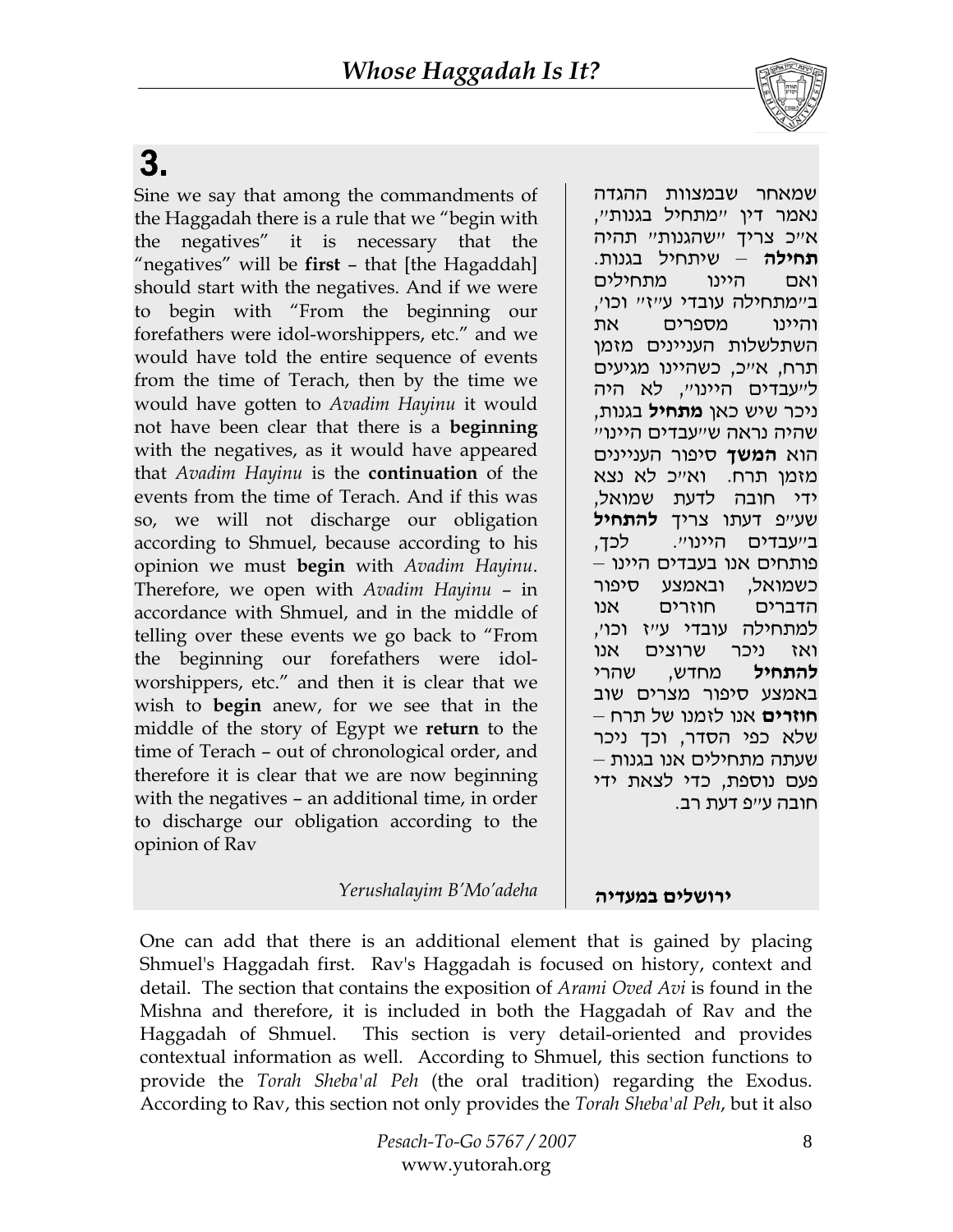

follows the same theme. Since this section flows better from Rav's Haggadah than from Shmuel's Haggadah, Shmuel's Haggadah was placed first.

### *Dayeinu and the Preamble to Hallel*

We are now left to explain the role of *Dayeinu* in the Haggadah as well as the preamble to Hallel. Let's start with the comments of R. Yitzchak Z. Soloveitchik (cited in *Haggadah Shel Pesach M'beit Levi* Vol I po. 186-187): R. Soloveitchik notes that the requirement to recite Hallel at the *Seder* is fundamentally different than the requirement to recite Hallel throughout the year. The Hallel that is recited throughout the year commemorates a historical event. However, the Hallel that is recited at the *Seder* is based on our obligation to see ourselves as if we personally left Egypt. We have an obligation to re-experience the Exodus. When one experiences a great miracle, there is an obligation to recite Hallel. This type of Hallel is fundamentally different from the Hallel recited throughout the year. [See R. Hirsch's article in Pesach-to-go 5766.] The Hallel we recite at the *Seder* is the natural response to our successfully envisioning ourselves as currently experiencing the Exodus. It is the Hallel that one recites when one experiences a miracle.

The comments of R. Soloveitchik explain the connection between the paragraph mandating that we see ourselves as if we left Egypt with the preamble to Hallel. We have an obligation to re-experience the Exodus from Egypt, **therefore**, we are obligated to recite Hallel.

We can take the obligation to re-experience the Exodus one step further. [This following idea is based on an article by R. Moshe Schwerd "*Hallel B'Leil HaSeder*," *Beit Yitzchak* 37:389-417.] There is an opinion in the Talmud Yerushlami, *Pesachim* 10:6, that the Jewish people did not recite Hallel upon leaving Egypt. The Hallel that they recited was the "*shira*" that they recited after the splitting of the sea. We can conclude from this that the obligation to re-experience the Exodus spans the departure from Egypt and the subsequent events up to and including the miraculous parting and crossing of the Sea of Reeds. The Hallel that we recite at the *Seder* is supposed to be the natural response to the entire experience, similar to the original Hallel recited at *Yam Suf*.

Based on this idea, we can also understand the section in the Haggadah about how many *makkot* (punishments) there were at the splitting of the sea. At first glance, the splitting of the sea seems apart from the story of the *makkot* in Egypt. However, based on the aforementioned idea, our obligation to re-experience the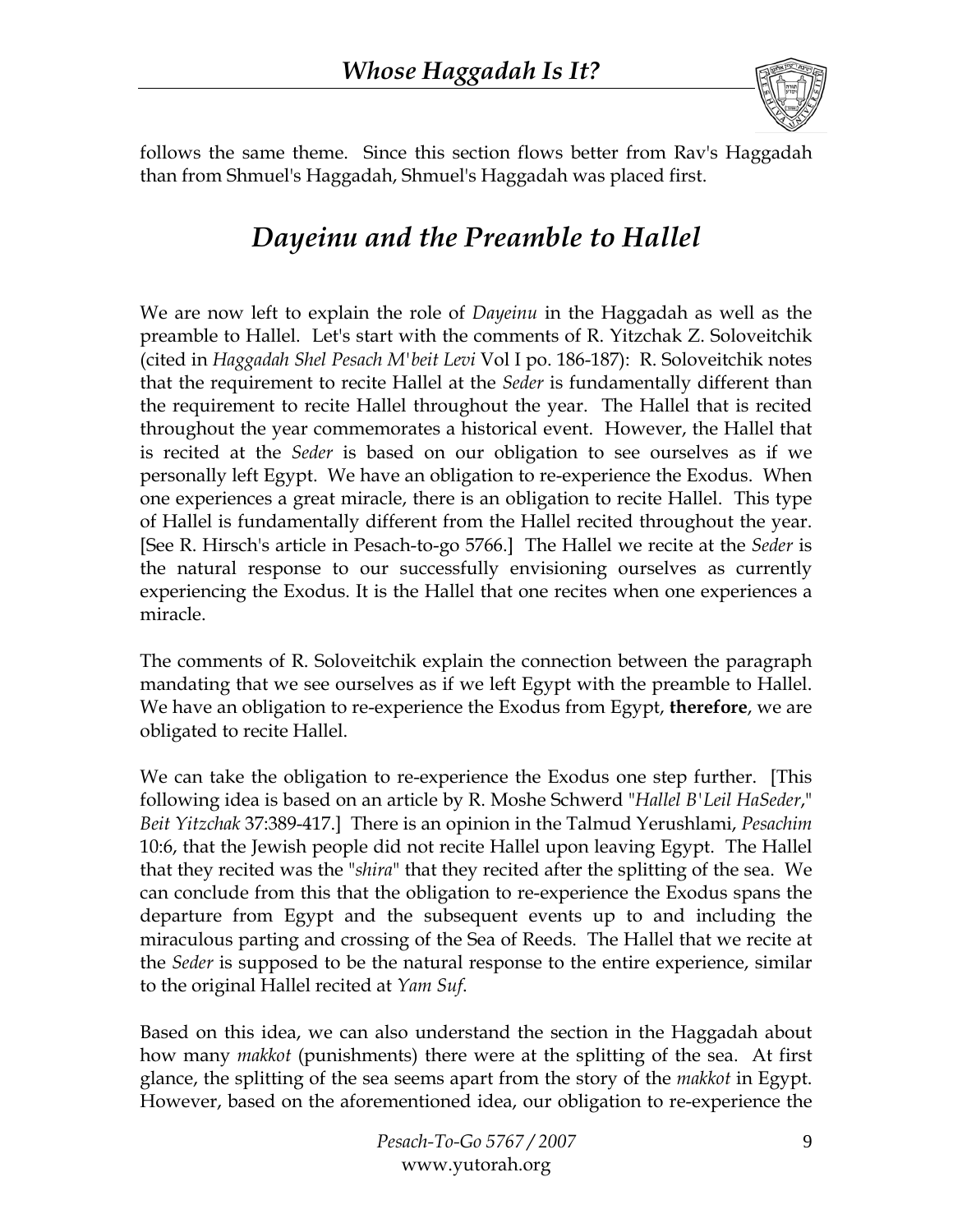

Exodus includes reliving the splitting of the sea, making the calculation of the *makkot* at the sea a relevant and important tool for personally re-envisioning the Exodus in all its parts.

We can now provide a new insight into the meaning of *Dayeinu*. One of the more prominent questions asked on *Dayeinu* is whether it would really have been sufficient to have step A without step B - e.g. would it have been sufficient if G-d would have taken us to Mount Sinai but wouldn't have given us the Torah?

Perhaps the answer is based on the aforementioned idea. *Dayeinu* is not a retrospective analysis of the great miracles that were performed by the Almighty. Rather, *Dayeinu* serves to take the reader through the entire Jewish experience from the Exodus until the building of the Temple. As we re-experience each step, we say *Dayeinu* to echo the sentiments expressed at the time of the original event. It is difficult to argue that there is an actual obligation to re-experience the entire Jewish experience up until the building of the Temple on the night of the *Seder*. Nevertheless, on this night, when we are in the right state of mind to reexperience past events, *Dayeinu* helps us go beyond the requirement and relive the stages leading up to the ultimate purpose of the Exodus, the building of the Temple.

While it is unclear who authored *Dayeinu*, it is appropriately placed in Rav's section of the Haggadah. Like *Dayeinu,* Rav's Hagaddah focuses beyond the events and timeline of the Exodus. In fact, R. Avraham of Vilna (son of the Vilna Gaon) comments that the opening line of Rav's Haggadah ( זרה עבודה עובדי מתחילה היו אבותינו ועכשיו קרבנו המקום לעבודתו) includes the entire Jewish experience as described above:

# 4.

And included in this are the events and tests of the lives of the Patriarchs, and what occurred to the children, from the sale of Joseph until the Exodus from Egypt, and all the miracles and wonders that [Hashem] performed for us at the parting of the Reed Sea, and the Manna, and the well [of Miriam] until [Hashem] brought us to Mount Sinai and gave us the Torah and brought us into the land of Israel and built us the Holy Temple to perform His sacrificial service

ונכלל בזה מה שעבר הנסיונות על האבות ומה שאירע לבנים ממכירת יוסף עד יצ"מ וכל הניסים והנפלאות שעשה לנו בקי"ס והמן והבאר עד שקרבנו לפני הר סיני ונתן לנו את התורה והכניסנו לא"י ובנה לנו את בית הבחירה לעבוד עבודתו.

**גאולת אברה** *Avraham Geulat*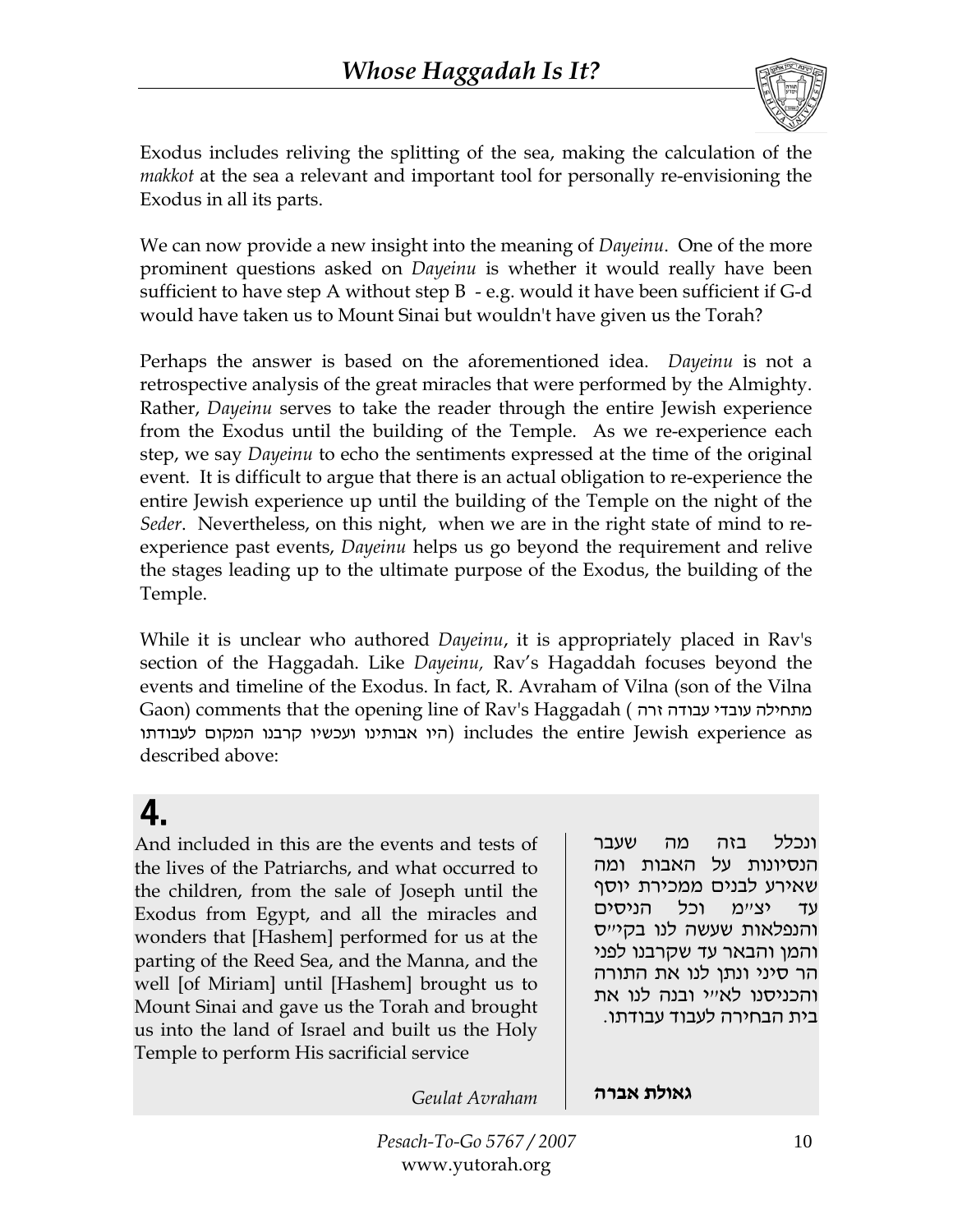

### *Conclusion*

We should now have a clearer picture of the structure of the Haggadah:

- 1) We open with the four questions, in order to fulfill the words of the verse "*Ki Yishalcha Bincha*"
- 2) The response to the questions comes next. First we get Shmuel's version of the answer to the child together with Shmuel's unique section regarding the mitzvah of *sippur yetziat Mitzrayim*. Following that, we get Rav's version of the answer to the child followed by *Arami Oved Avi*, the detail oriented section of the Haggadah and by the detailed account of the *makkot*.
- 3) Our next section is *Dayeinu,* which places the events of Pesach into a larger historical context: from leaving Egypt, through entering the land of Israel, to the building of the *Beit Hamikdash*. This provides us with an opportunity to experience in our minds the culmination of the redemption, including *Matan Torah* and the *Beit Hamikdash*.
- 4) After *Dayeinu,* we turn to Rabban Gamliel's requirement to mention the rest of the mitzvot of the night, eating *Korban Pesach*, *matzah,* and *maror*.
- 5) Finally, having successfully re-imagined ourselves at the Exodus and beyond, we recite the section about our obligation to re-experience the Exodus with confidence, and then turn to the preamble to Hallel and Hallel itself – the natural response of a person who has in fact lived through such miraculous events.

Sometimes, multiple authors, ideas, and goals cannot coherently coexist within the same document, and the result of such collaboration is a literary Frankenstein – ugly, intimidating, and misunderstood. The *Ba'al Haggadah*, who compiled the opinions of the *Tanaim* and *Amoraim,* is uniquely able to overcome these challenges. Rooted in the mitzvot of the evening, the Haggadah reflects both the immediacy of Shmuel's position and the broad vision of Rav's approach; it includes children, parents and grandparents, sages and saints, simpletons and simple *yiddin*, and the full expression of all of our *mesorah*, from Torah and Talmud to poetry and *piyutim*. Though it may initially appear confusing, once we understand the structure of the Haggadah, we gain access to all the layers of its meaning, and can fully immerse ourselves in the *Chag Ha'Geula* – the Holiday of Redemption.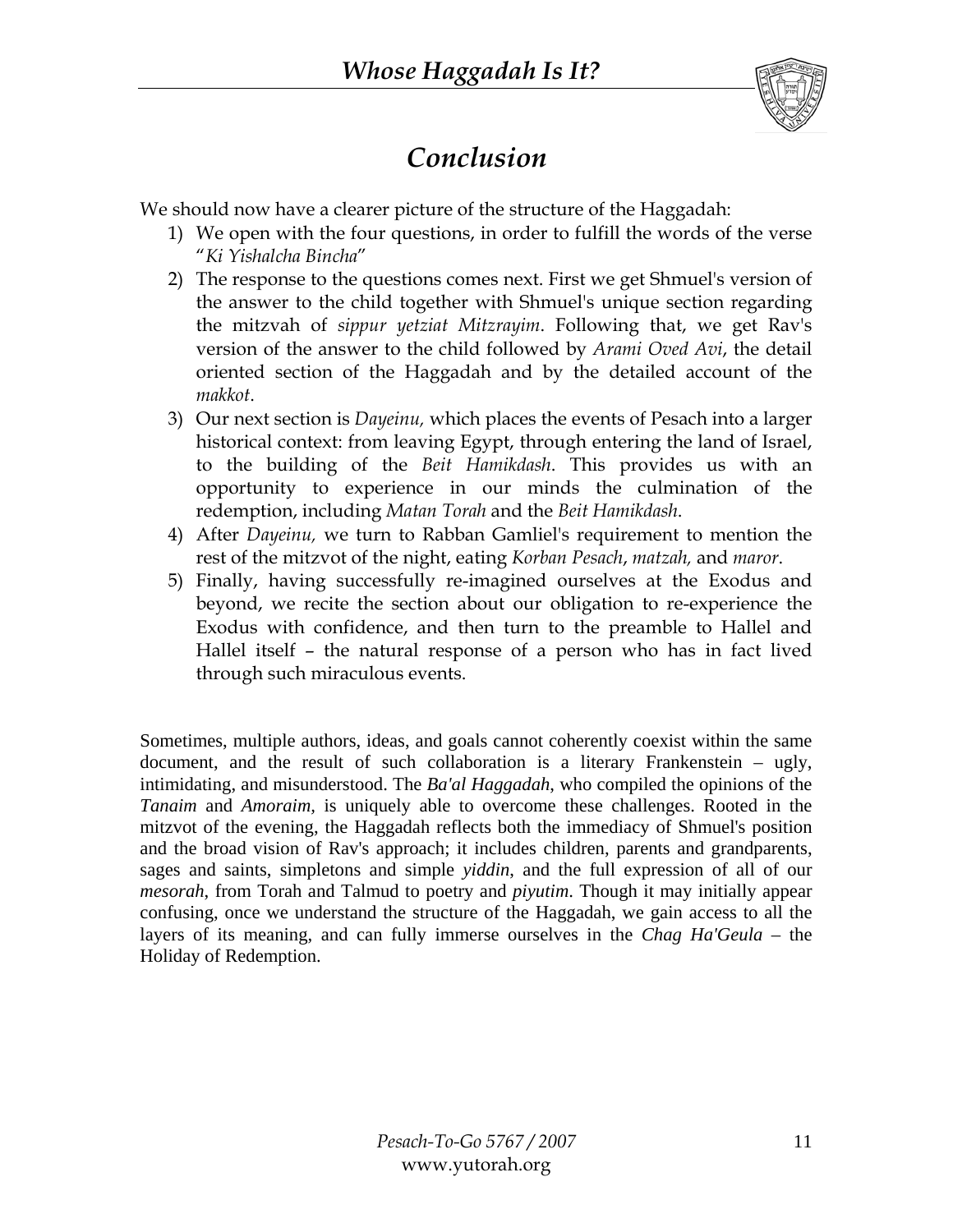

### *My Four Sons*

An unusual aspect of the mitzvah of telling over the story of the Exodus is the requirement to tell the story to our children. So important is this aspect of *Sippur Yetziat Mitzrayim* that the *Seder* night is filled with rituals like *Afikoman, Ma Nishtanah,* and *Karpas* whose very purpose is to arouse the curiosity of children, and draw them into the story.

The Haggadah introduces us to the four general types of children, the *Arba'a Banim* (Haggadah text reproduced below), and tells us that we can reach every one of our children and include them in the mitzvot and the magic of the *Seder* night, so long as we connect to them in ways they can understand and relate to. In this piece, we will explore a couple of approaches to the *Arba'a Banim*, and try and answer not only the analytical questions on the text of the passage, but also the practical questions of how to make the *Seder* night come alive in the eyes of all of our children.

### *Haggadah Text of the* **Arba'a Banim**

ָבָרוּךָ הַמָּקוֹם, בָּרוּךָ הוּא. בָּרוּךָ שֵׁנָּתַן תּוֹרָה לְעַמּוֹ יִשְׂרָאֵל, בָּרוּךָ הוּא. כִּנֶגֶד אַרְבָּעָה ּבְּנִים דִּבְּרָה תּוֹרָה . אֶחָד חָכָם, וְאֶחָד רָשָׁע, וְאֶחָד תָּם, וְאֶחָד שֶׁאֵינוֹ יוֹדֵעַ לִשְׁאוֹל.

> **חַכַּם** מָה הוּא אוֹמֵריִ מַה הַעֲדוֹת וְהַחְקִים וְהַמְשְׁפֵּטִים אֲשֶׁר צִוָּה ה׳ אֱלֹהֵינוּ אֶתְכֶם? וְאַף אַתַּה ּ אֱמֶר לוֹ כִּהְלִכוֹת הַפֶּסַח: אֵין ַ מַפְטִירִין אַחַר הַפֶּסַח אֲפִיקוֹמָן.

> **רַשַׁעַ** מַה הוּא אוֹמֵריִ מַה הָעֲבֹדָה הַזֹּאת לָכֶם? לָכֶם - וְלֹא לוֹ. וּלְפִי שֶׁהוֹצִיא אֶת עַצְמוֹ מִן הַכִּלָ כָּפַר בִּעְקֶר. וְאַף אַתָּה ּהַקְהֵה אֶת שְׁנָּיו וֶאֱמֹר לוֹ : בַּעֲבוּר ַּזֶה עֲשֶׂה ה׳ לִי בִּצֶאתִי מִמְּצְרָיִם. לִי - וְלֹא לֹוֹ. אִילוּ הָיָה שָׁם, לֹא ּהַיַּה נִגְאֲל.

**ִתַּם** מַה הוּא אוֹמֵר? מַה זֹּאת? וְאָמַרִתָּ אֵלָיו: בִּחֹזֶק יָד הוֹצִיאָנוּ ה' מ ִ מּ ִ צ ְ רָ יִ ם, מ ִ בֵּ ית עֲבָ ד ִ ים .

**וְ שֶׁ אֵ ינוֹ יוֹד ַ ֵ ע ל ִ שׁ ְ אוֹל** - ּאַתְּ פְּתַח לוֹ, שֶׁנֶּאֱמַר: וְהִנֵּדְתָּ ַלְבִנְךָ בַּיוֹם הַהוּא לֵאמֹר, בַּעֲבוּר ֶזֶה עָשָׂה ה׳ לִי בְּצֵאתִי מִמִּצְרָיִם.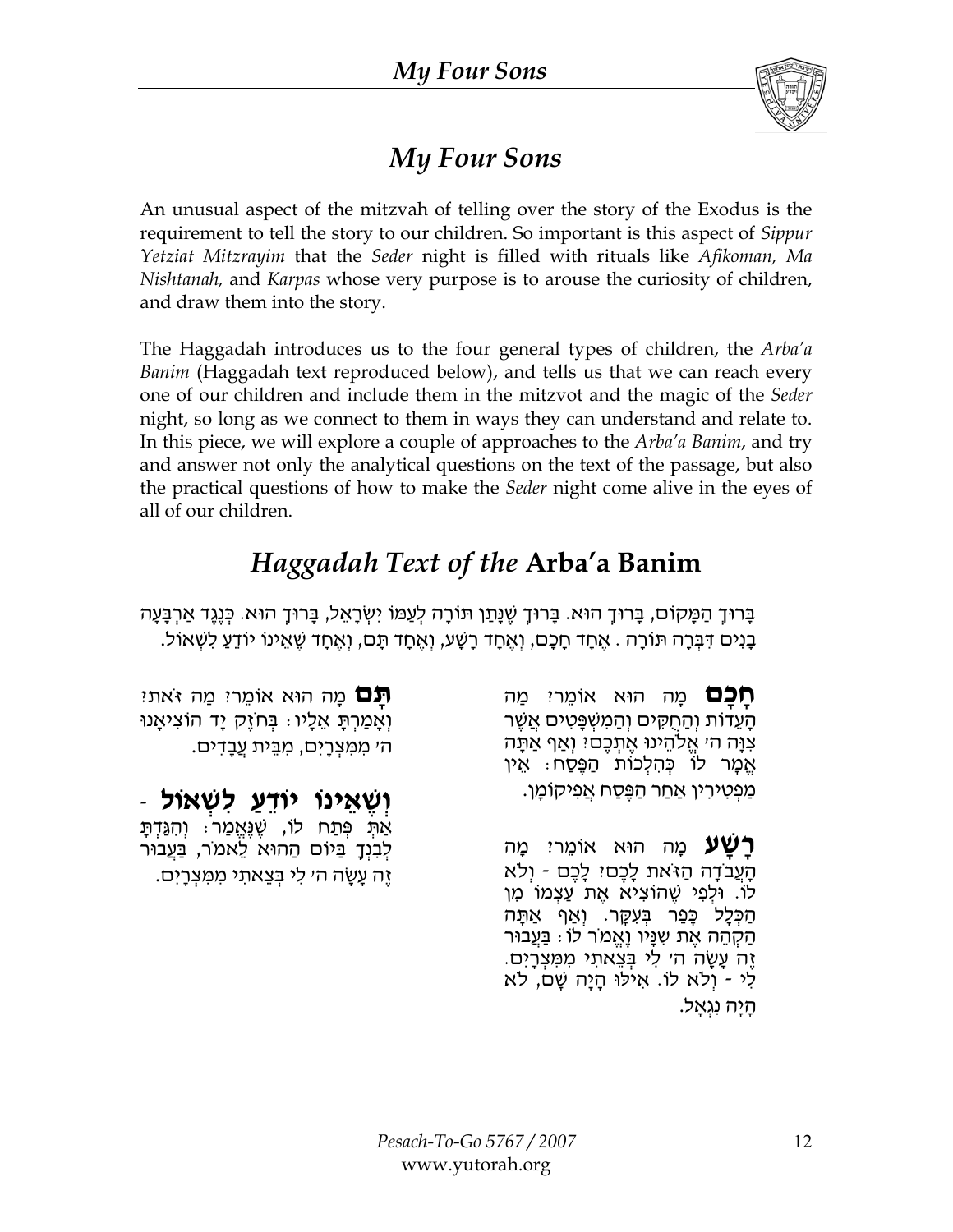

Let's start by taking a look at the context of the verses that are quoted in the Haggadah (verses are presented in the order that they are written in the Torah). Can you match the questions to each of the Four Sons? How about the answers?

| And it shall come to pass, when your children<br>shall say unto you: What mean ye by this<br>service? That ye shall say: It is the sacrifice of<br>the LORD'S passover, for that He passed over<br>the houses of the children of Israel in Egypt,<br>when He smote the Egyptians, and delivered<br>our houses.' And the people bowed the head<br>and worshipped. | וְהָיָה, כִּי-יֹאמְרוּ אֲלֵיכֵם<br>בְּנֵיכֵם: מַה הָעֲבֹדָה הַזֹּאת,<br>ַלָּכֶם. וַאֲמַרְתֶּם זֶבַח-פֶּסַח הוּא<br>ַלַה׳, אֲשֶׁר פָּסַח עַל-בָּתֵּי בְנֵי-<br>יִשְׂרָאֵל בִּמְצְרַיִם, בִּנָגְפּוֹ אֶת-<br>ּמִצְרַיִם, וְאֶת-בָּתֵינוּ הִצִּיל;<br>ַוַּיִּקֹד הָעָם, וַיִּשְׁתַּחֲווּ. |  |  |
|------------------------------------------------------------------------------------------------------------------------------------------------------------------------------------------------------------------------------------------------------------------------------------------------------------------------------------------------------------------|----------------------------------------------------------------------------------------------------------------------------------------------------------------------------------------------------------------------------------------------------------------------------------------|--|--|
| Exodus 12:26-27                                                                                                                                                                                                                                                                                                                                                  | שמות יב:כו-כז                                                                                                                                                                                                                                                                          |  |  |
|                                                                                                                                                                                                                                                                                                                                                                  |                                                                                                                                                                                                                                                                                        |  |  |
| 2.<br>And thou shalt tell thy son in that day, saying:<br>It is because of that which the LORD did for<br>mo whon Loamo forth out of Fount                                                                                                                                                                                                                       | לִבְנִדָ, בַּיּוֹם הַהוּא<br>וְהִגַּדְתָ<br>ְלֵאמֹר ִּ בַּעֲבוּר זֶה, עָשָׂה ה׳ לִי,<br>בצאתי. ממצרים.                                                                                                                                                                                 |  |  |

| me when I came forth out of Egypt. |             |           | נצאתי, ממצרים. |
|------------------------------------|-------------|-----------|----------------|
|                                    | Exodus 13:8 | שמות יג:ח |                |

# $\mathbf{c}$

| u.<br>And it shall be when thy son asketh thee in<br>time to come, saying: What is this? that thou<br>shalt say unto him: By strength of hand the<br>LORD brought us out from Egypt, from the<br>house of bondage. | וְהָיָה כִּי-יִשְׁאָלְךָ בִּנְךָ, מָחָר--<br>לֵאמֹר מַה-זֹאת: וְאֲמַרְתַּ<br>אֱלֶיו--בְּחזֶק יַד הוֹצִיאָנוּ הִ׳<br>מִמְצְרַיִם, מִבֵּית עֲבָדִים. |
|--------------------------------------------------------------------------------------------------------------------------------------------------------------------------------------------------------------------|----------------------------------------------------------------------------------------------------------------------------------------------------|
| Exodus 13:14                                                                                                                                                                                                       | שמות יג:יד                                                                                                                                         |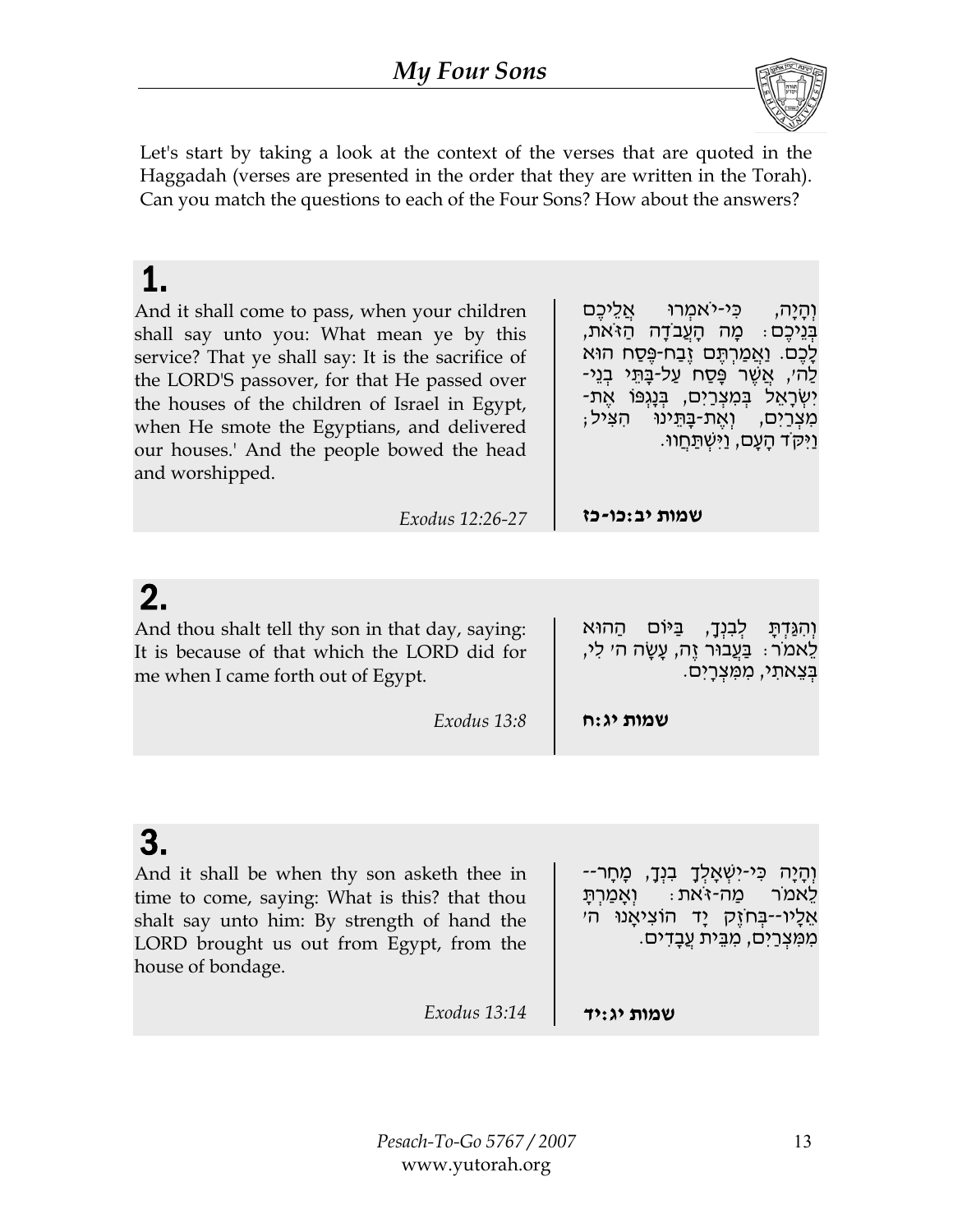

# 4.

When thy son asketh thee in time to come, saying: 'What mean the testimonies, and the statutes, and the ordinances, which the LORD our God hath commanded you? Then thou shalt say unto thy son: 'We were Pharaoh's bondmen in Egypt; and the LORD brought us out of Egypt with a mighty hand. And the LORD showed signs and wonders, great and sore, upon Egypt, upon Pharaoh, and upon all his house, before our eyes. And He brought us out from thence, that He might bring us in, to give us the land which He swore unto our fathers. And the LORD commanded us to do all these statutes, to fear the LORD our God, for our good always, that He might preserve us alive, as it is at this day. And it shall be righteousness unto us, if we observe to do all this commandment before the LORD our God, as He hath commanded us.'

ּ כִּי-יִשְׁאָלְךָ בִּנְךָ מָחָר, לֵאמֹר מה העדֹת, והחקים וְהַמִּשְׁפַּטְים, אֲשֶׁר צְו<del>ָ</del>ה ה<sup>ַ</sup>י ּ אֱלֹקֶינוּ, אֱתְכֶם. וְאֲמַרְתַּ לְבָנְךָ, : עֵבַדִים הַיִּינוּ לִפַּרְעֹה בִּמְצְרַיִם ֿוַיֹּצִיאֵנוּ ה׳ מִמַּצְרַיִם, בָּיַד חֲזָקָה. וַיִּתֵּן ה׳ אוֹתֹת וּמֹפְתִים גְדֹלִים וְרָעִים בִּמְצְרַיִם, בִּפַרְעֹה וּבְכָל-בֵּיתוֹ--לָעֵינֵינוּ. וְאוֹתֲנוּ, הוֹצִיא מִשָּׁם--לָמַעַן, הַבִיא אֹתֲנוּ, לָתֶת לָנוּ אֶת-הָאֲרֶץ, אַשֶׁר נִשָּׁבַּע לַאֲבֹתֵינוּ. וַיְצַוְּנוּ ה׳ ֹלַעֲשׂוֹת אֱת-כַּל-הַחְקִים הַאֱלֶה, לִירָאָה, אֵת-הי אֱלֹקֵינוּ--לְטוֹב ֹלָנוּ כָּל-הַיָּמִים, לְחַיּתֵנוּ כִּהַיּוֹם ּהַ וּצְדָקָה, תִּהְיֶה-לָּנוּ: כִּי-ַ נִשְׁמֹר לַעֲשׂוֹת אֱת-כָּל-הַמִּצְוָה ּהַ ֿאת, לִפְנֵי יִהוָה אֱלֹהֵינוּ--ַ כַּאֲשֶׁר צִוַּנוּ

**דברים ו:כ-כה** *6:20-25 Deuteronomy*

As you can see, the text of the Haggadah does not correspond to the text of the Torah! This is only one of the questions that we can ask to begin our exploration of the *Arba'a Banim:* 

- 1) The section starts with the introductory passage of "*Baruch Hamakom*." What is the significance of this introduction?
- 2) From where do we learn that there are four types of children? Why not three or five? Is there a source within our tradition for the number four?
- 3) Why are these four types of children chosen to represent all children? Would other categories have been more appropriate?
- 4) Why are the four children presented in this order?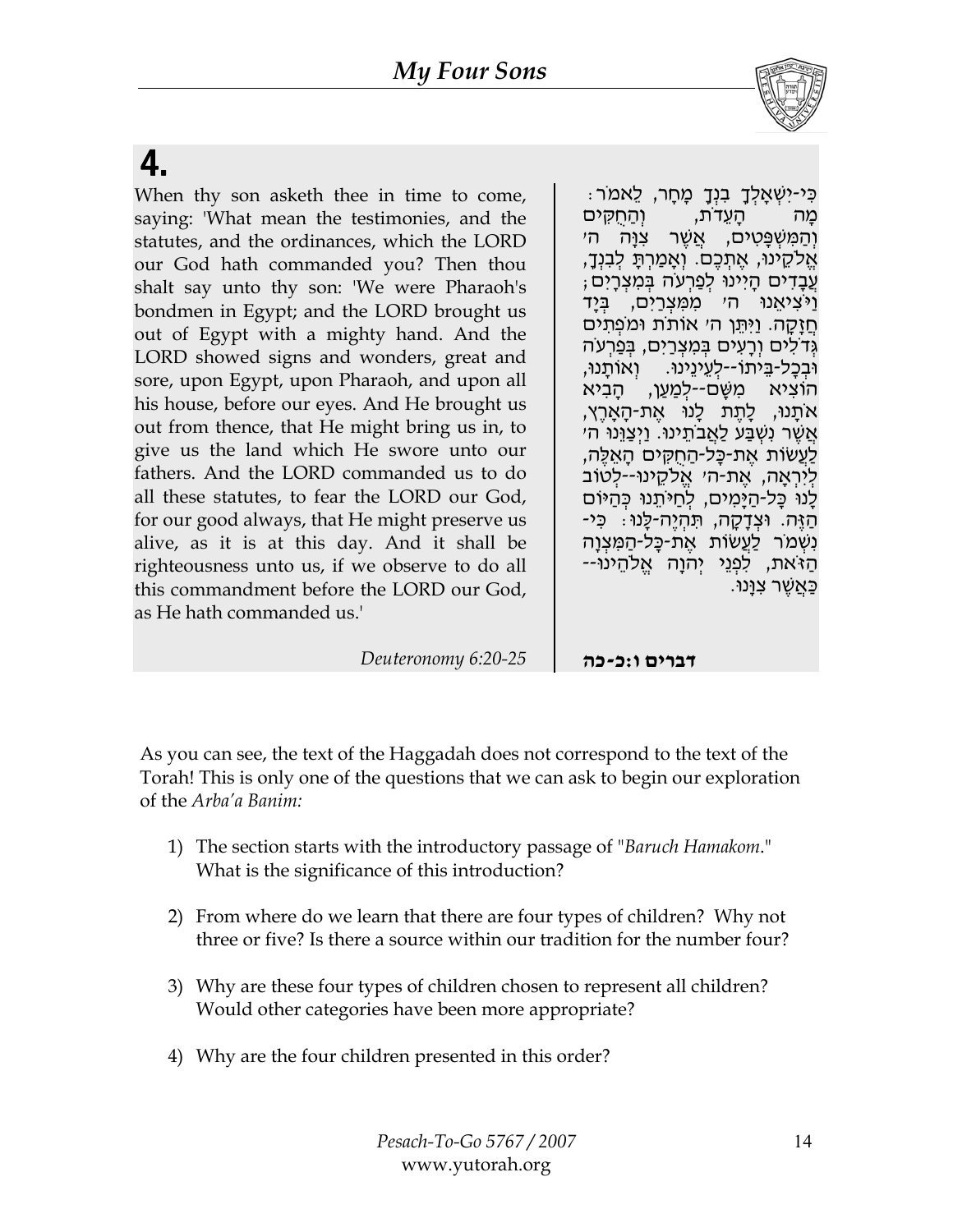

- 5) In the Haggadah, the answer (statement) to the *tam* and the *she'aino yodei'a lishol* is taken directly from the Torah. However, the answer that is given to the *chacham* and the *rasha* is different from the answer that the Torah provides. Why does the Haggadah provide different answers than the ones found in the Torah?
- 6) Both the *chacham* and the *rasha* use the second-person tense to refer to the activities of the *Seder* (e.g. "What did Hashem command you", rather than "What did Hashem command us"). Why is the *chacham* praised for his question and the *rasha* chastised for his?
- 7) The response to the *rasha* and the *she'aino yodei'a lishol* are quotations of the exact same verse. Why is the verse interpreted one way for the *rasha* and another way for the *she'aino yodei'a lishol*?
- 8) What is the meaning of the answer to the *chacham's* question?
- 9) What exactly is the give and take between the *rasha* and his father?
- 10) Why do the responses to the *chacham* and the *rasha* begin with "*v'af ata*," and you (should) also", or perhaps, "and even you should"?

To answer these questions, we will present some general approaches to this part of the Haggadah, and then answer some of the specific questions.

### *The Approach of R. Abarbanel*

R. Yitzchak Abarbanel, in his work, *Zevach Pesach,* notes that the word בן) son) is mentioned in all of the four passages presented above, and that this is the source for the position that there are four different types of children. In three of the passages the child asks a question and in the one of the passages there is no question, just a response (לבנך והגדת(. This prompted the author of the Haggadah to conclude that one of the four children does not ask a question, thus he included the *she'aino yodei'a lishol* as one of the four children of the Haggadah.

R. Abarbanel explains that there are four components to every object or event that one may take interest in: *chomer* (material-what are its basic elements?), *tzura* (design- how was it designed?), *po'el* (designer- who designed it?) and *tachlit* (purpose- what was the ultimate purpose of designing it in this manner?). Using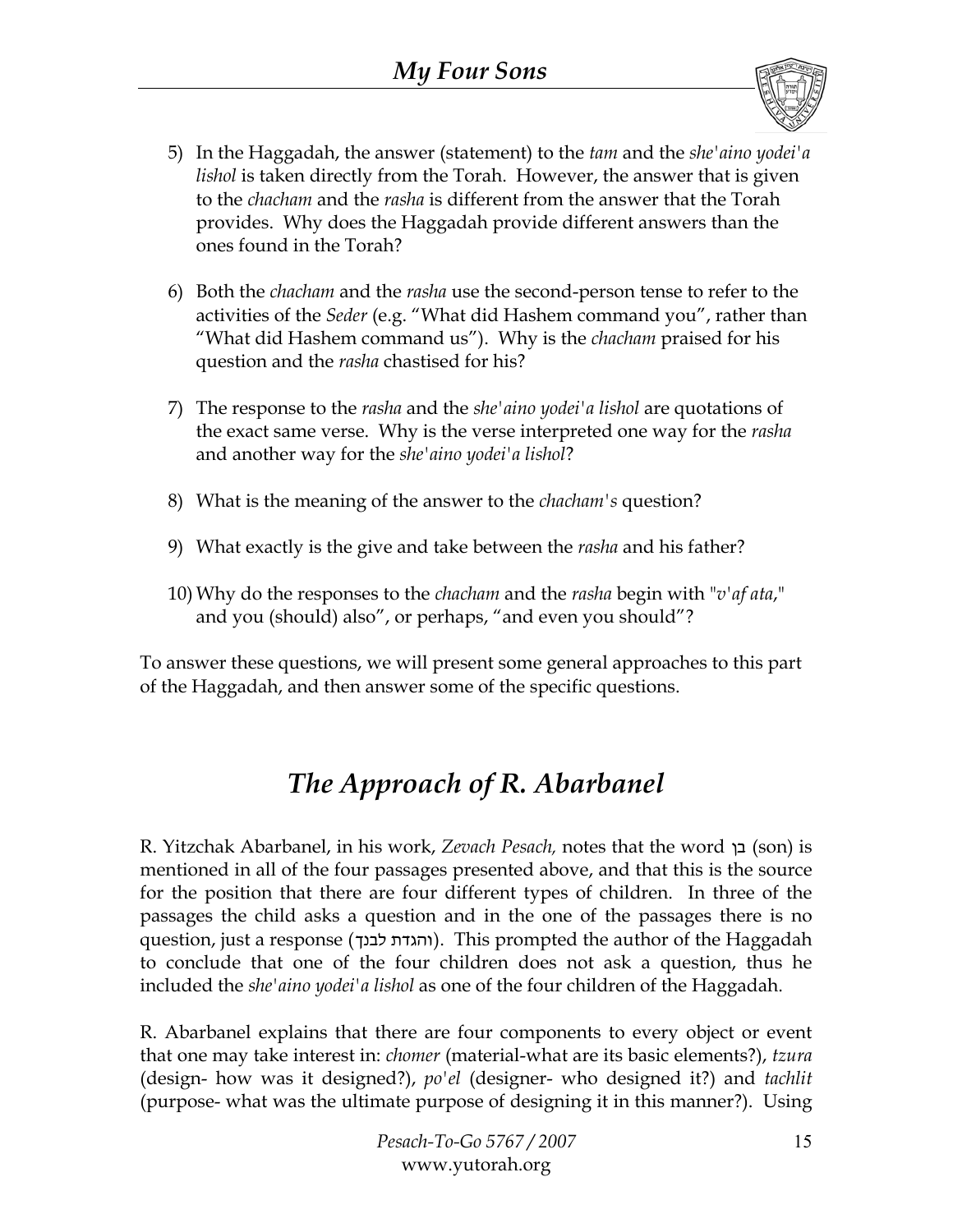

these four components, R. Abarbanel explains the question and answer of each of the four sons. [For purposes of clarity, the explanations will be presented in reverse order from that of the Haggadah.]

#### *The She'aino Yodei'a Lishol*

The *she'aino yodei'a lishol* does not show any interest in the proceedings of the *Seder*, even after seeing the many ways that the *Seder* night differs from all other nights. The Haggadah indicates that the father must at least explain to him the relationship between the *chomer* (i.e. the mitzvot of the night) and the Exodus. That is why the *she'aino yodei'a lishol* is told "זה בעבור - it is because of this" - a direct reference to the mitzvot of the night. The father points to the symbolic items on the table and tells the child that we have prepared these items and placed them before us



because the Almighty took us out of Egypt. The visual presentation should allow him to understand the association between the mitzvot of the night and the Exodus, at least on the level of *chomer*.

#### *The Tam*



The *tam* only shows interest in the *chomer* by asking "what is this?" His question is very basic. He wants to know why these various items are on the table. Like with the *she'aino yodei'a lishol*, the father is instructed to challenge the child to understand both the question at hand and to reach for a deeper understanding. Therefore, the *tam* is told that the mitzvot of the night are there to commemorate the fact that the Almighty took us out of Egypt. Unlike the *sheaino yodei'a lishol*, the stress is on the *po'el* (designer). The *tam*  must understand that it is the Almighty who took us out of Egypt. [R. Abarbanel does not address the reference to the

Almighty in the answer to the *she'aino yodei'a lishol*. Perhaps R. Abarbanel's motivating factor is the emphasis of the answer. Certainly, the responses of the father can be understood on many levels. However, the response to the *she'aino yodei'a lishol* emphasizes the *chomer* and the response to the *tam* emphasizes the *po'el*.]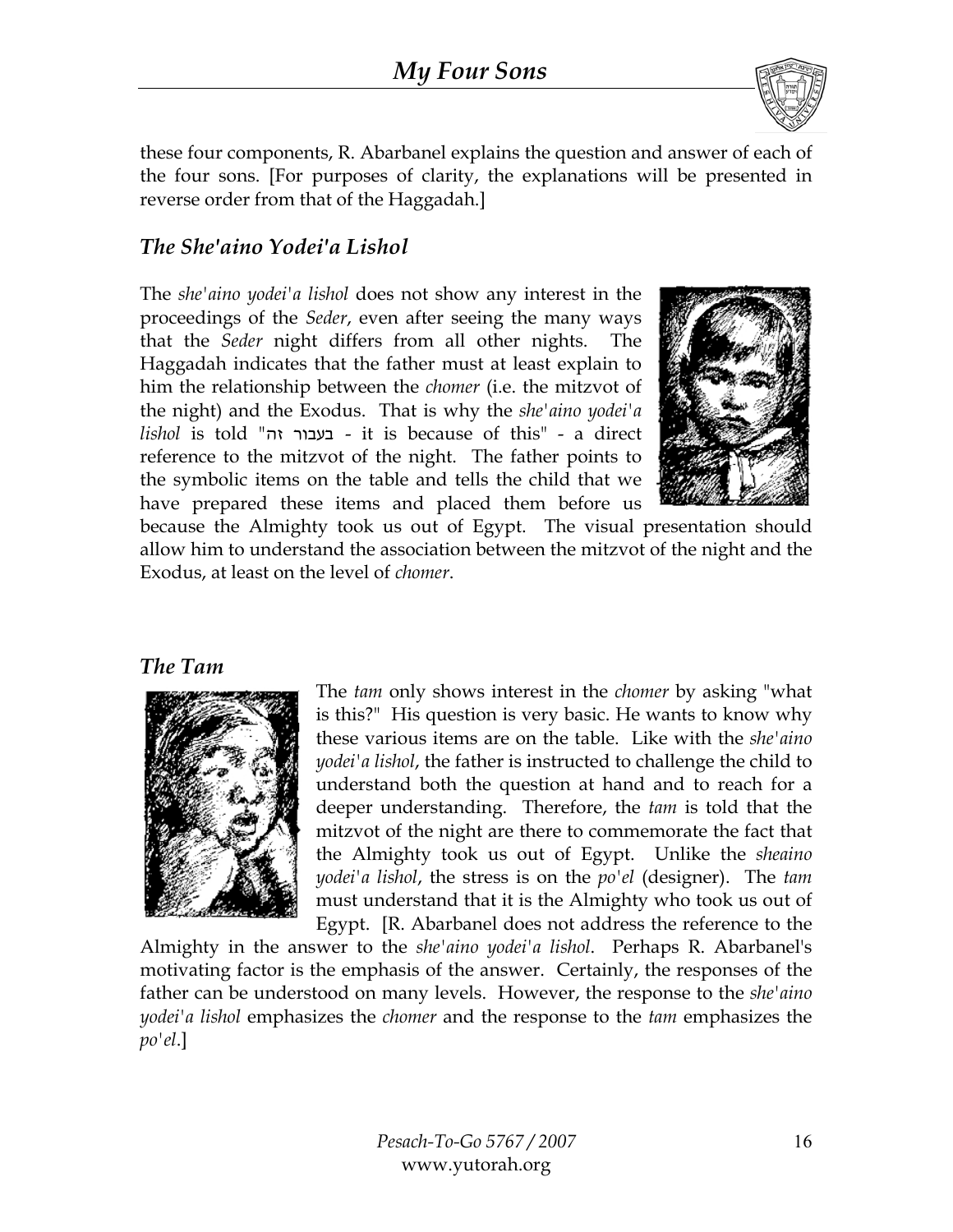

#### *The Rasha*

The *rasha* seems to be branded as a wicked person simply by virtue of the fact that he refers to his relationship to the mitzvot in the second person, thereby excluding himself. The obvious problem is that the *chacham* also uses the second person when asking his question. R. Abarbanel notes three important differences between the *chacham*'s question and the *rasha*'s question. First, the Torah phrases the question of the *chacham* as a question: "בנך **ישאלך** כי, "when your child shall ask you. The Torah phrases the question of the *rasha* as a statement: "בניכם עליכם **יאמרו** כי, "when your children shall



say. This implies that the *rasha* is not really interested in an answer, but rather, is asking a rhetorical question. Second, the *chacham* mentions that the mitzvot are a commandment of the Almighty, whereas the *rasha* does not. Third, the *chacham* refers to the mitzvot as *eidut* (testimony) to the Almighty's intervention in the Exodus.

The *rasha* addresses the *chomer*, the *po'el* and the *tachlit* (purpose), but he does so tersely. He refers to the *chomer* by stating "הזאת העבדה מה, "what is this service? He then refers to the service as "לכם, " for you. By stating that the service is for you he is denying the fact that these mitzvot were commanded by the Almighty (*po'el*). Furthermore, he is questioning the purpose (*tachlit*) of the mitzvot by implying that his family is eating the *Korban Pesach*, the matzah and the maror simply because these items taste good. The *rasha* tries to claim that his family holds this service every for only one purpose- their own personal pleasure.

According to R. Abarbanel, **the answer to the** *rasha***'s question is the exact response that is written in the Torah**. He is told that the meat is not just part of a generic service. It is the *Korban Pesach* (הוא פסח זבח(. This addresses the *chomer*. He is then told that the sacrifice is an offering to the Almighty (להי). This addresses the *po'el*. He is then told of that the purpose of the *Korban Pesach* is to commemorate the fact that the Almighty spared the Jewish firstborn while all of the Egyptian first born perished ('אשר פסח על בתי בני ישראל וכו ). This addresses the *tachlit*.

In addition to providing the *rasha* with the appropriate response, the Haggadah encourages the father to blunt his teeth (שיניו את הקהה **אתה ואף**(. The term "blunt his teeth" is the equivalent of the modern expression "give him a taste of his own medicine." Just as the *rasha* used the second person in order to exclude himself,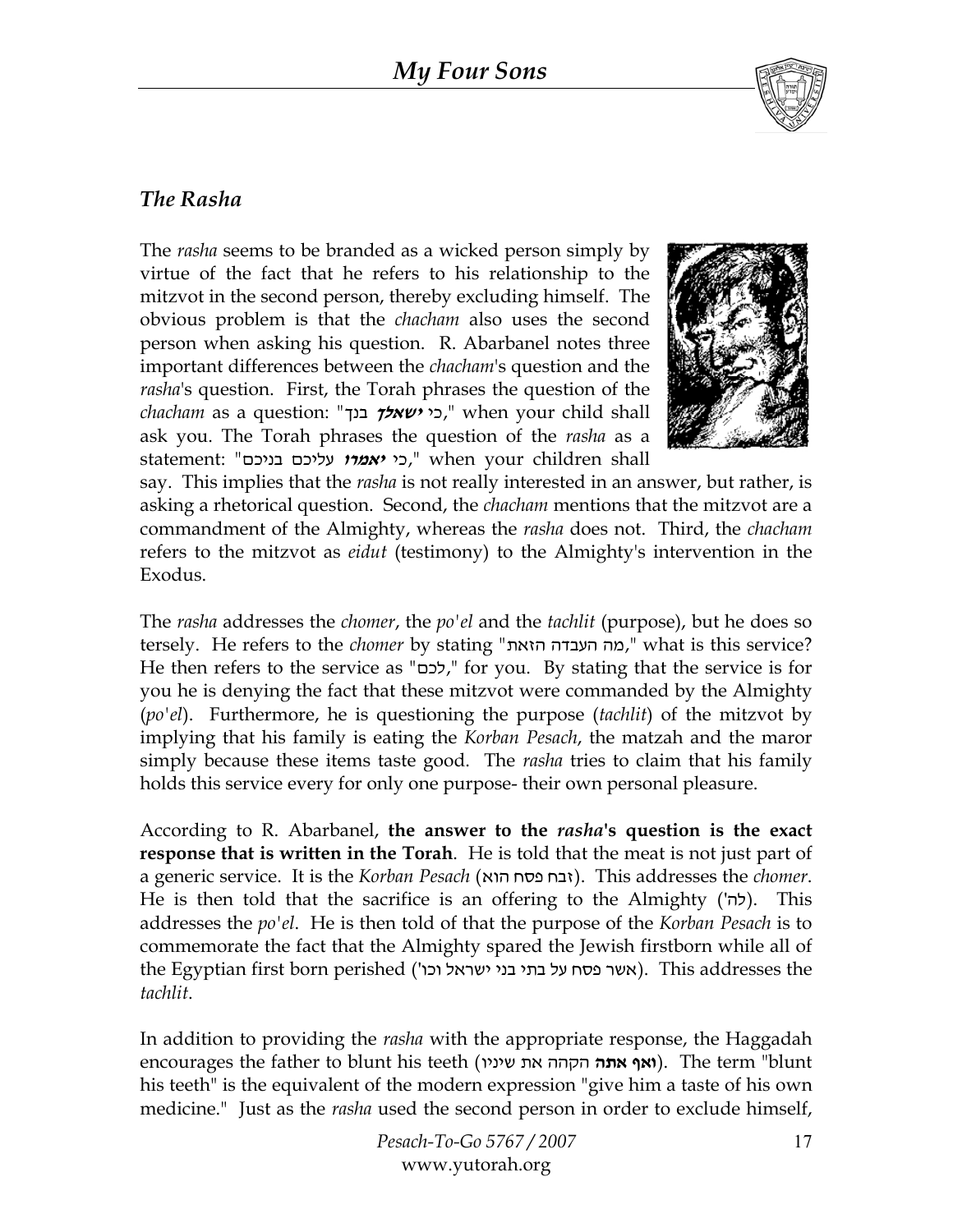

the father borrows the answer given to the *she'aino yodei'a lishol* to rebuke the *rasha*. The father's interpretation, "לי ולא לו," (for me and not for him) was never meant as an authentic interpretation of the pasuk "בעבור זה, עשה הי לי $\cdot$ ". It only serves to put things in perspective for the *rasha*, who claims that the *Seder* is " לכם ולא לו – " – for you, not for him.

#### *The Chacham*



The *chacham*'s question encompasses the range of laws relating to Pesach. He asks regarding the mitzvot that constitute *eidut* (testimony) such as the *Korban Pesach*, the *matzah,* and the *maror,* all of which serve as testimony to the story of the Exodus. He asks regarding the *chukim* (the laws don't have a perceived explanation) such as the law that one may not break the bones of the *Korban Pesach*. He asks regarding the *mishpatim* (the laws with a perceived explanation) such as the law that only Jews may eat the *Korban Pesach* (because the *Korban Pesach* is only for those

who are part of the nation that experienced the Exodus).

According to R. Abarbanel, **just like the response to the** *rasha***, the answer to the**  *chacham***'s question is the response that is written in the Torah**. Only after one provides the answer that is written in the Torah should one also (*v'af ata*) teach the *chacham* the laws of Pesach. Based on the response provided in the Torah, one can now see the answer to the *chacham*'s question as well as his interest in all four components mentioned above.

The beginning of the response addresses the *eidut*. It states that we were slaves in Egypt (במצרים לפרעה היינו עבדים(, which is the reason for the *Korban Pesach*, the matzah, and the maror. It then states that G-d took **us** out of Egypt ( הוציא ואותנו משם(, which addresses the *mishpatim*, by stating that we were taken out of Egypt and therefore, we are the only people who are commanded to perform these *mitzvot*. It then addresses the *chukim* directly: האלה החקים כל את לעשות.

R. Abarbanel's four components of interest are also addressed in the answer. The child is told what the *chomer* is: "הזאת המצוה כל את. "This refers to all of the mitzvot of the night. The Almighty is mentioned as the *po'el* who commanded these mitzvot (היצונו ה' לעשות את כל החוקים האלה). The ultimate purpose (tachlit) of these mitzvot is provided "האת ה' אלקינו לטוב לנו לחיתנו כהיום הזה", (to fear the LORD our God, for our good always, that He might preserve us alive, as it is at this day). The *tzurah* (design) is addressed by describing how the Almighty designed the mitzvot of Pesach- by utilizing all three types of mitzvot, *eidut*, *chukim*, and *mishpatim*.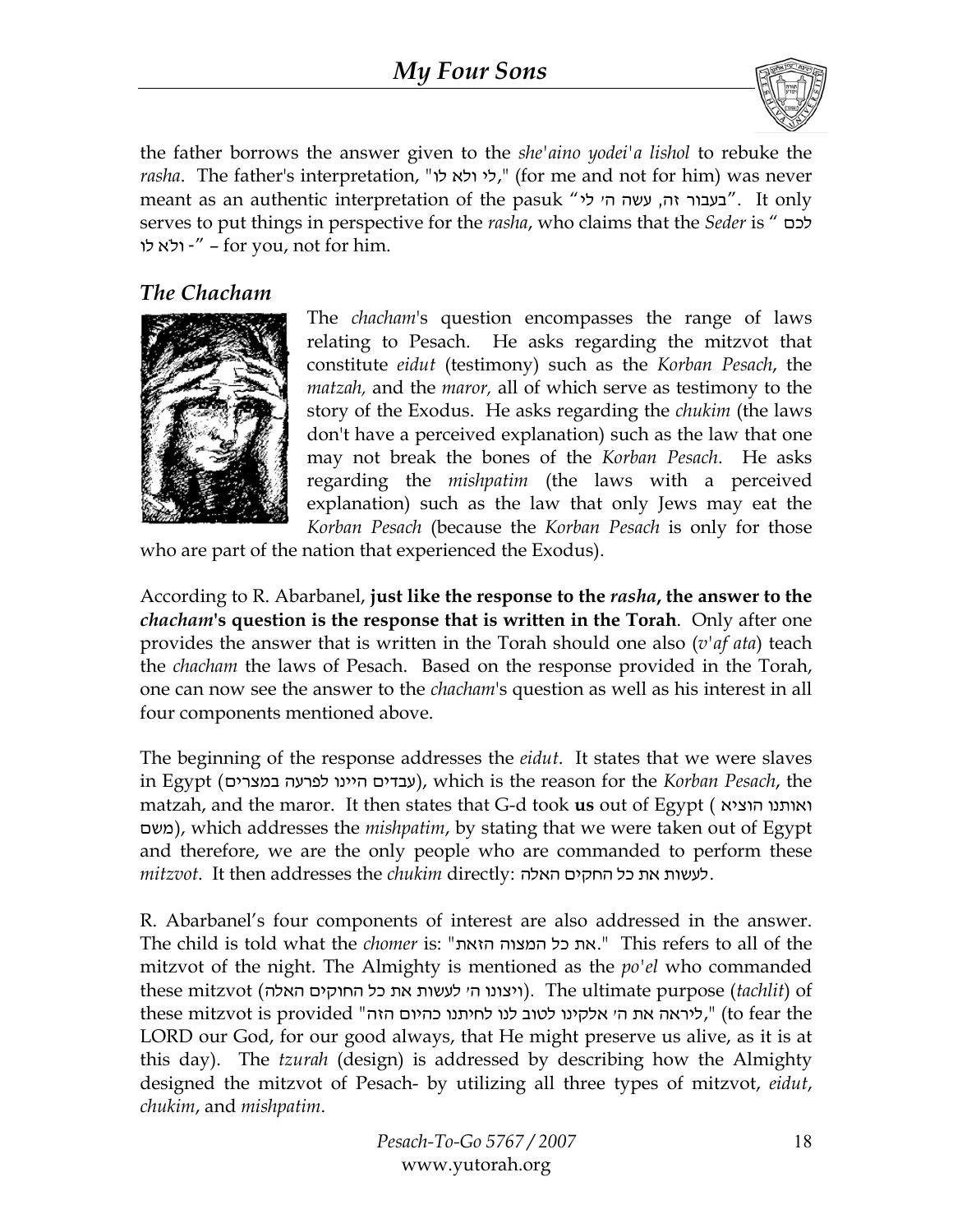

### *The Approach of K'li Yakar*

R. Shlomo Efraim of Luntchitz, *K'li Yakar* to Shemot (12:26 and 13:14) disagrees with R. Abarbanel's interpretation. He does not provide any specific objections but rather states that R. Abarbanel's approach does not "speak to the heart." *K'li Yakar* then presents an alternative approach that answers many of the same questions. For purposes of presentation, we will present the *chacham* and the *tam* together and the *rasha* and the *she'aino yodei'a lishol* together.

#### *The Chacham and the Tam*

The question of primary interest to *K'li Yakar* is what indication does the Torah give that the *chacham* and the *tam* are righteous children? He suggests that both the *chacham* and the *tam* only ask their questions after the event (מחר- the next day). They do not ask these questions while they are being told about the mitzvot. Rather, they perform the mitzvot without asking any questions. By showing interest in the mitzvot after they perform the mitzvah, they brand themselves as righteous people. *K'li Yakar* shows from the context of the verses of the *chacham* and the *tam* that this is the attitude that they have towards mitzvot in general and not limited to the mitvot of the *Seder*. By contrast, regarding the *rasha* and the *she'aino yodei'a lishol*, the verse which contains their answer states that the answer should be given on that day (ההוא ביום(. They must receive a response immediately because delaying the response constitutes a missed opportunity. The nature of this missed opportunity will be discussed further in the next section.

*K'li Yakar* then discusses the answer that is given to the *chacham*. The *chacham*'s question is about *eidut*, *chukim* and *mishpatim*. *Eidut* refers to the *Korban Pesach* in Egypt that served as the symbol that it is the Almighty that rules the world. *Chukim* refers to the matzah. *K'li Yakar* does not define *chukim* as laws that do not have a perceived reason. Rather, he defines *chukim* as mitzvot with limits. Matzah has that quality in that matzah has very strict limits such that if one does not bake the matzah properly, it becomes *chametz*. *K'li Yakar* also notes that the strictures of matzah represent humility. *Mishpatim* refers to the maror. The Egyptians were punished harshly (שפטים בהם אעשה (because they treated the Jewish people harshly (חייהם את וימררו- they made their lives bitter).

The *chacham*'s question places the *Korban Pesach* first (*eidut*), then the matzah (*chukim*) and then the maror (*mishpatim*). This is based on the order of the verse (Shemot 12:8) "And they shall eat the flesh in that night, roast with fire, and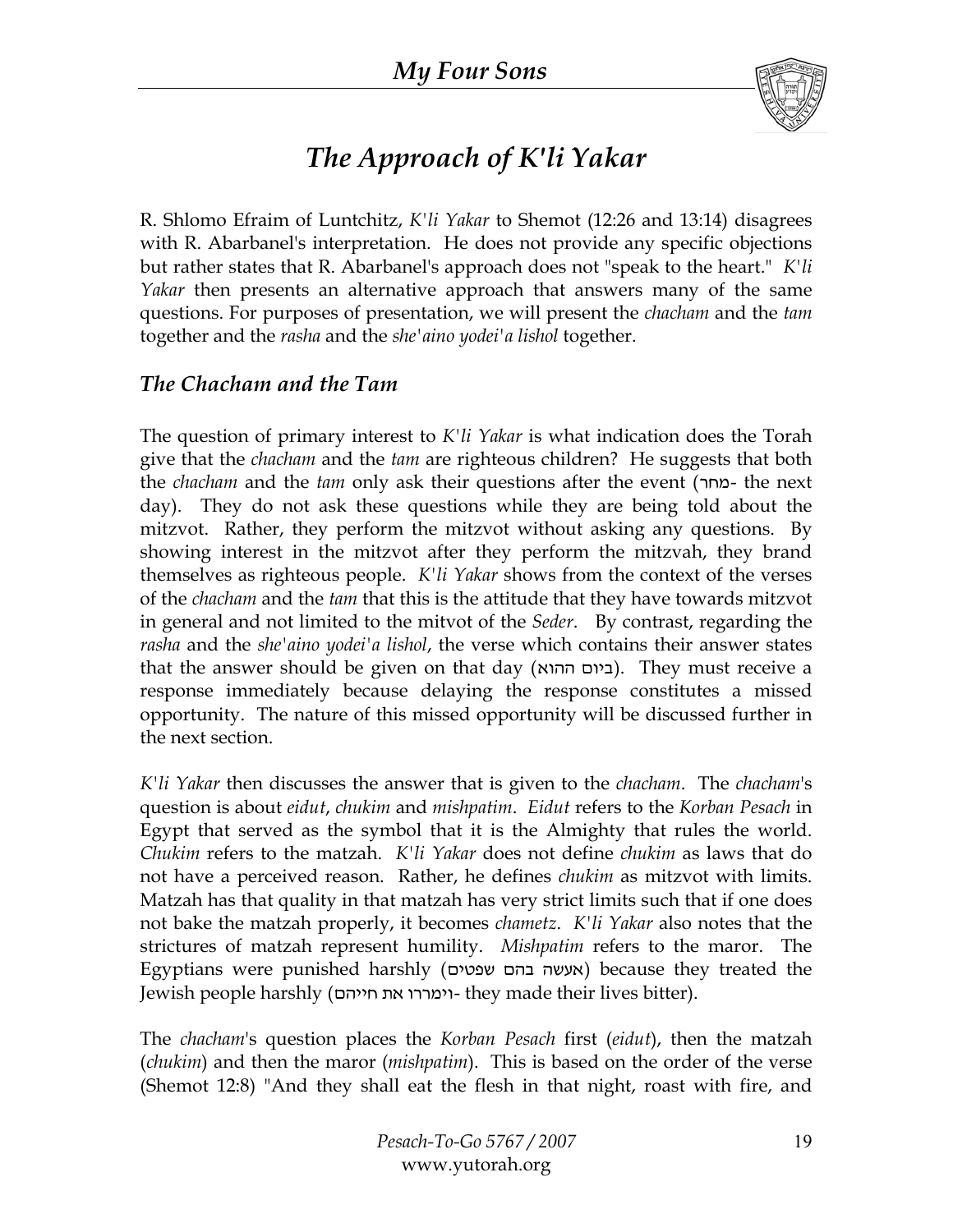

unleavened bread; with bitter herbs they shall eat it." However, the father is instructed to explain to the child that in reality, these three items should be presented in the reverse order. The maror, which represents suffering and the purging of iniquities, comes first. This experience leads one to the humility represented by the matzah. Only after one acquires humility can he come to a true understanding of what it means that the Almighty runs the world. This is the message of the *Korban Pesach*. The Haggadah shows that this idea is evident in the *halachot* of Pesach as well. The Mishna, *Pesachim* 119b, states that one may not eat anything after eating the *Korban Pesach* (אפיקומן הפסח אחר מפטירין אין(. The reason is that the taste of the *Korban Pesach* should remain in one's mouth. Similarly, the message of the *Korban Pesach* should be the last message after one internalizes the messages of the maror and the matzah.

*K'li Yakar* then sources this idea in the answer that is provided in the Torah to the *chacham*. First, he is told about the suffering of the Jewish people while they were slaves in Egypt (עבדים היינו לפרעה במצרים). Next, he is told about the matzah, the *chukim* which lead one to humility through the fear of the Almighty (יצוינו הי special the of told is he ,Finally .)לעשות את כל החוקים האלה ליראה את ה' אלקינו Divine intervention (וצדקה תהיה לנו) which comes as a result of observing the which mitzvah the ,)כי נשמור לעשות את כל המצוה הזאת) *Pesach Korban* of mitzvah epitomizes Divine providence.

#### *Rasha and She'aino Yodei'a Lishol*

The central question in dealing with the *rasha* and the *she'aino yodei'a lishol* is that the response they receive comes from the same verse. Why do they basically receive the same response? Why doesn't the *rasha* receive the response that is written in the Torah? Does the choice to give the *she'aino yodei'a lishol* the same answer as the *rasha* imply that the *she'aino yodei'a lishol* is unrighteous?

*K'li Yakar* explains that there is a difference between the verb אמר and the verb הגד. Both translate as "to say," but they have different connotations. אמר usually connotes speaking to someone in a friendly tone. הגד can sometimes connote a friendly tone and can sometimes connote a harsh tone. Similarly, the term  $\dot{v}$  that is mentioned in response to the *rasha* and the *she'aino yodei'a lishol* can have two connotations. If the one receiving the response considers himself part of the nation of Israel, the response can be interpreted as: 'these were the mitzvot that were commanded to me at the time of the exodus, and if you were there, you would have also participated.' If the one receiving the response does not consider himself part of the nation of Israel, the response can be interpreted as: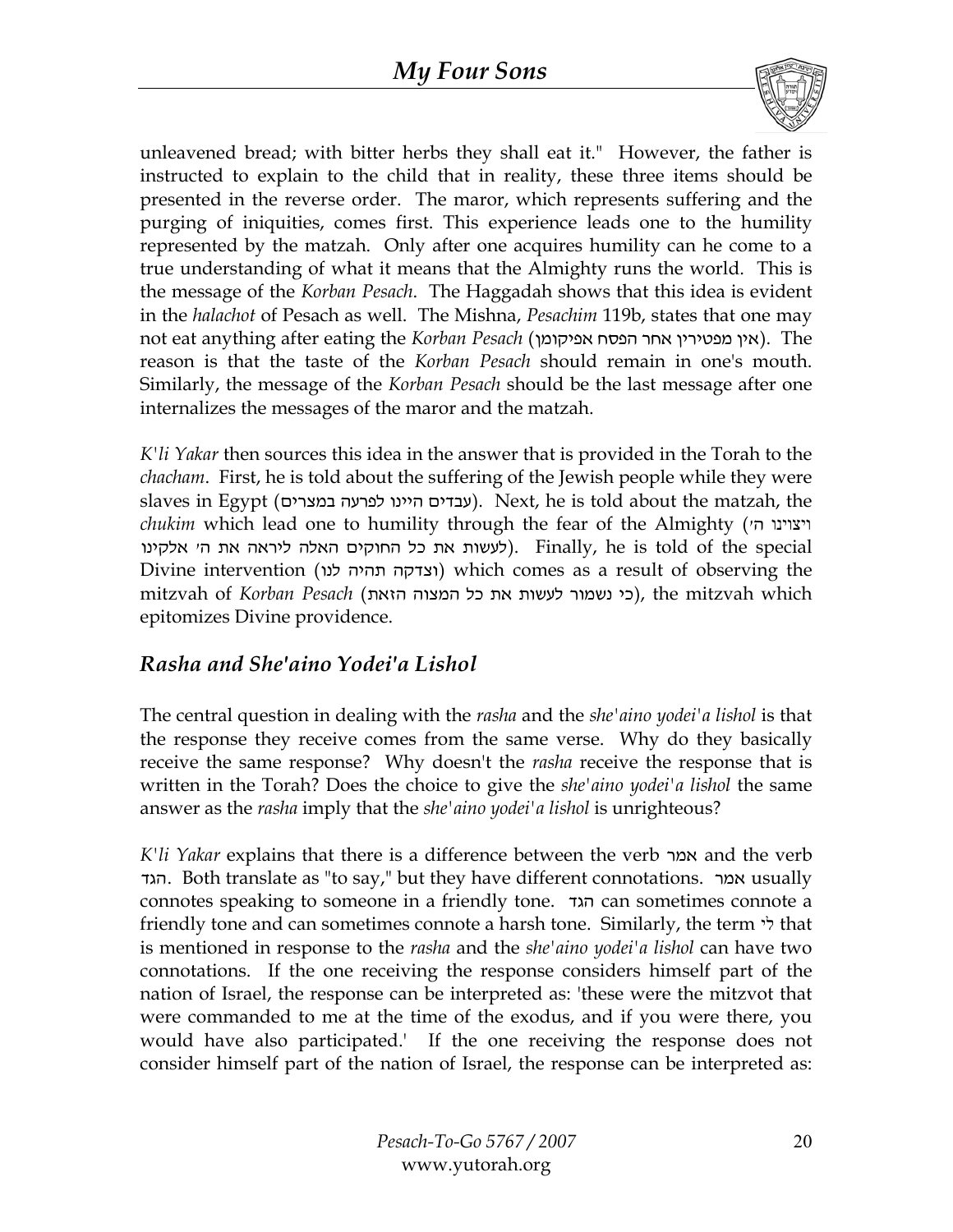

'these were the mitzvot that were commanded to me at the time of the exodus, and if you were there, you would not have been redeemed.'

*K'li Yakar* (in his third answer) explains that the initial response to the *rasha* is to explain to him in a friendly way, (אמר) the idea of the *Korban Pesach*. Therefore, he is answered with the verse that the Torah provides as the answer " זבח <sup>ו</sup>**אמר**תם פסח הוא להי," (That ye shall say: It is the sacrifice of the LORD'S Passover). If he is unreceptive to the friendly explanation then he should be told in a harsh tone (והגדת (that if he were there, he wouldn't have been redeemed.

Regarding the *she'aino yodei'a lishol*, it is difficult to determine whether his silence is due to his inability to ask a question or whether he is apathetic to Judaism. *K'li Yakar* suggests that the answer provided to the *she'aino yodei'a lishol* is appropriate regardless of why he is silent. If he is silent due to his inability to ask a question, then והגדת is applied in a friendly tone and the *Korban Pesach*, matzah and maror are used as a visual aid to teach the child the basics of the exodus. However, if in fact he is apathetic, then his response is similar to that of the *rasha*.

### *Conclusion: Educating our Children*

This section of the Haggadah opens by praising the Almighty as "*HaMakom*." R. Yosef D. Soloveitchik (*Harerei Kedem,* Vol. II p.215) notes that the term "*Makom*" is not commonly used to describe the Almighty. It is usually reserved to praise the Almighty in situations when He performs an act that transcends nature. R. Soloveitchik suggests that the term "*HaMakom*" is used here to show that the fact that the Almighty coordinated the Exodus so that one can explain its concepts to all types of children truly transcends nature

R. Abarbanel's approach highlights the fact that the concepts of the *Seder* should be presented on various qualitative levels. The duty of the parent (or teacher) is to educate the child in a way that is appropriate for his level, yet challenges him. Furthermore, the answer to a child's question should not only address the question but should provide an additional insight that extends beyond the dimension of the question.

*K'li Yakar*'s approach provides a specific method of dealing with the *rasha*. He espouses the approach of trying to teach him in a warm and friendly manner. When that method proves ineffective, the father should change his rhetoric and speak in a harsher tone.